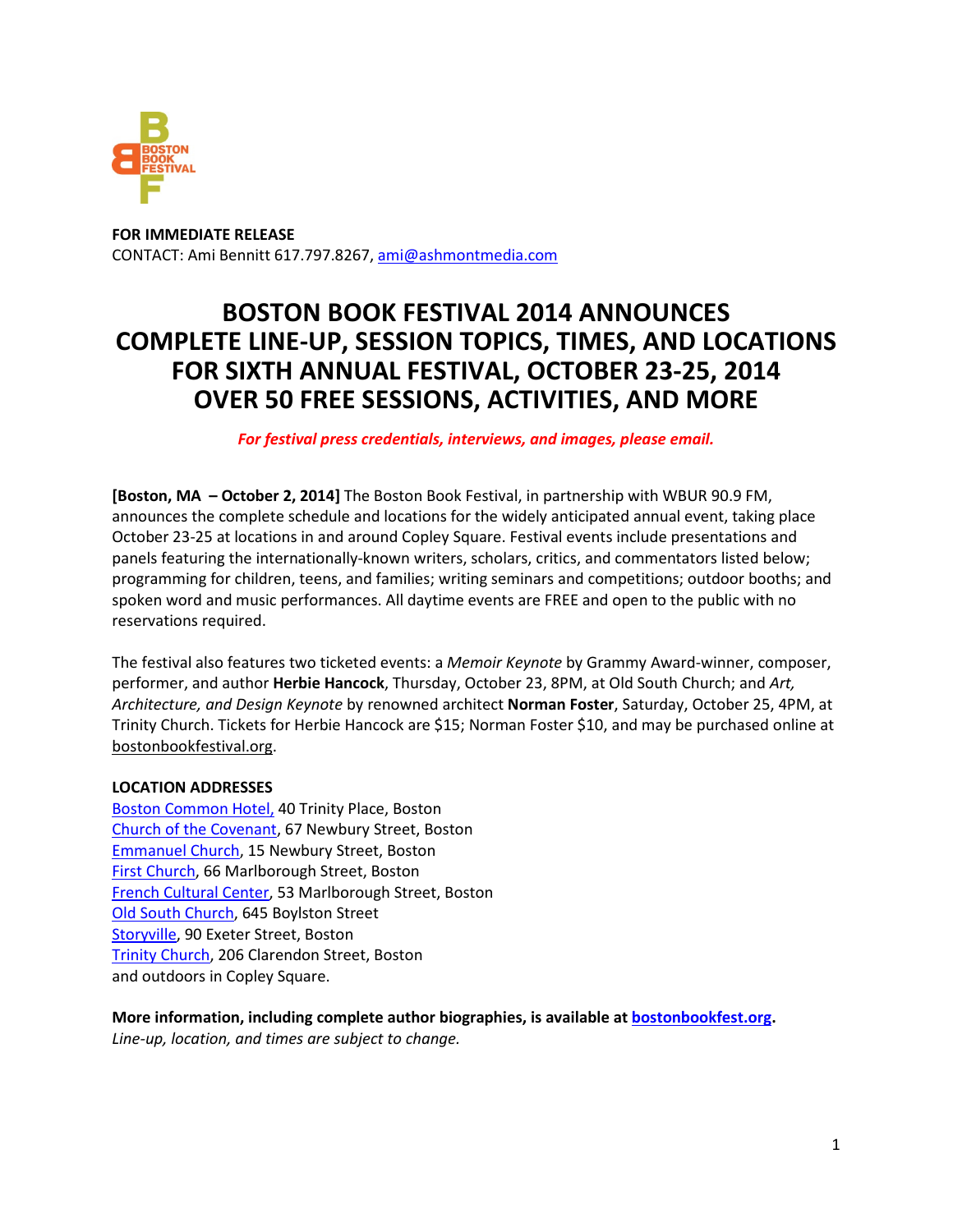#### **SATURDAY OCTOBER 25, 2014 SESSIONS**

#### *Technology: Promise and Peril*

#### **11:00AM-12:00NOON Old South Sanctuary**

In the early days of computing, growth in computing power doubled about every two years. Today, the growth is exponential. **Andrew McAfee**, co-author of *The Second Machine Age: Work, Progress, and Prosperity in a Time of Brilliant Technologies,* takes an optimistic view of that growth despite noting that companies like Google and Instagram employ very few people. **David Rose**, in *Enchanted Objects: Design, Human Desire, and the Internet of Things,* says the day is near when everyday objects will be imbued with almost magical powers to interact with and enhance daily life. On the other hand, **Nicholas Carr**, in *The Glass Cage: Automation and Us,* cautions that overreliance on technology creates a dangerous dependency. **Sacha Pfeiffer,** senior reporter and host of *All Things Considered* on WBUR, will moderate what is sure to be a lively conversation between the techno optimists and the techno skeptic.

#### *Fiction with a Twist*

#### **11:00AM-12:00NOON Church of the Covenant**

Thrillers, romances, and fantasy novels have always been segregated from so-called literary fiction on bookstore and library shelves. These days, however, even serious (and seriously successful) authors are embracing genre fiction. Bestselling YA author **Lauren Oliver**'s first foray into adult fiction is the ghost story *Rooms*. **Ben Mezrich**, best known for nonfiction like *Bringing Down the House,* offers a cinematic worldwide adventure in his novel *Seven Wonders.* And **William Giraldi** takes readers to the frozen north in his atmospheric thriller *Hold the Dark.* What brings these authors to explore new genres? Do they just offer a fun diversion, or are they breaking down barriers between literary categories? **Robin Young**, cohost of *Here & Now* on WBUR and NPR, will lead a discussion of these questions and more.

#### *The Parent Trap*

#### **11:00AM-12:00NOON First Church Sanctuary**

Parenting isn't what it used to be. As **Jennifer Senior** writes in her riveting *All Joy and No Fun,* kids over time have shifted "from being our employees to being our bosses." **David McCullough, Jr.**, in his book, *You Are Not Special: And Other Encouragements,* cites the tyranny of the "soccer/industrial complex." And yet there is no greater joy than being a parent. If you are a parent or a grandparent or plan to be, you will want to hear these engaging authors explore the paradox of modern parenting. Moderated by WBUR's **Carey Goldberg**, co-author of *Three Wishes: A True Story of Good Friends, Crushing Heartbreak and Astonishing Luck On Our Way to Love and Motherhood.* 

#### *Memoir: Journeys Home and Abroad*

#### **11:00AM-12:00NOON Boston Common Hancock**

The memoirists in this session speak of journeys abroad and journeys within. **Alden Jones** travelled around the world on a ship, and her memoir, *The Blind Masseuse: A Traveler's Memoir from Costa Rica to Cambodia,* was named a *Huffington Post* Best Book of the Year. **H. D. S. Greenway**, in *Foreign Correspondent,* chronicles his experiences reporting on the major conflicts of our time, from the Vietnam War to Sadat in Jerusalem and civil war in the Balkans. **Richard Hoffman**, in *Love and Fury,* takes a journey through his own family history, looking for a deeper understanding of his relationship with his coal miner father while also offering a critique of post-WWII American culture and its values. Moderated by **Sir Peter Stothard**, editor of *TLS* and author of the memoir *Alexandria: The Last Nights of Cleopatra.*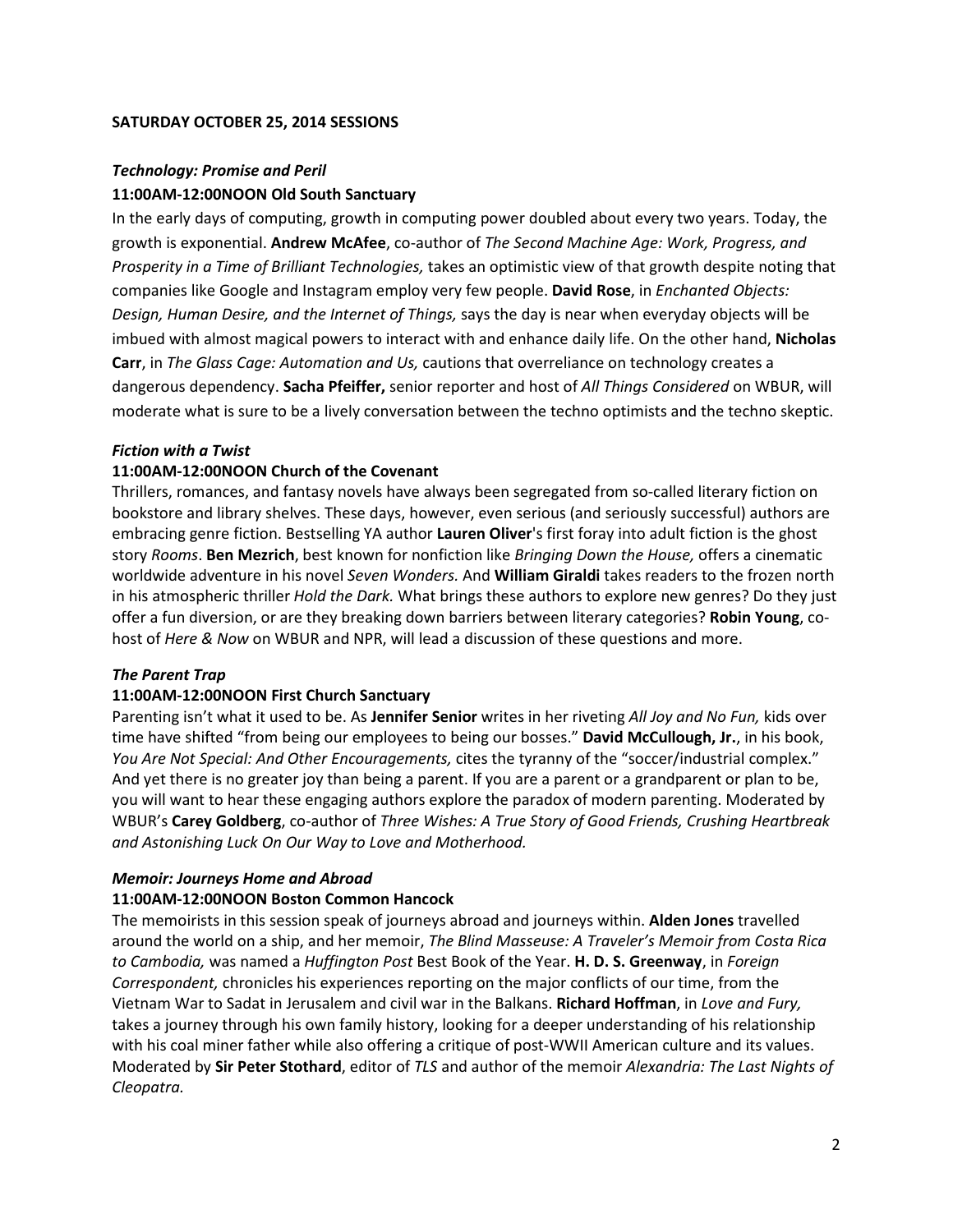# *Poetry: Dan Chiasson and Charlotte Boulay*

# **11:00AM-12:00NOON Emmanuel Parish Hall**

Percy Shelley wrote that poetry "purges from our inward sight the film of familiarity which obscures from us the wonder of our being." Join two exceptionally gifted poets whose words help us see both the mundane and the momentous with fresh eyes. **Charlotte Boulay**'s poems in her debut collection, *Foxes on the Trampoline,* range in subject from the foxes of the title and the landscapes of America and India to contemporary art. **Dan Chiasson**, whose poems in his fourth collection of poetry, *Bicentennial,* "effortlessly balance gravity and whimsy," according to the *Boston Globe,* takes an inward journey through the landscape of his Vermont childhood and the pain of not knowing his father. Both will read and discuss their work. The session will be hosted by poet **Kirun Kapur**, whose debut collection, *Visiting Indira Gandhi's Palmist*, is forthcoming.

# *Finnish Lessons*

# **11:00AM-12:00NOON Trinity Forum**

In Finland, formal education begins at age seven, and homework and tests are unheard of until students are sixteen. And yet Finnish students routinely score at the top in international comparisons of performance in reading, math, and science. How did Finland achieve this miracle, and does its experience have anything to teach us about education in the U.S.? We will put these questions to **Pasi Sahlberg**, former Finnish Education Ministry official and author of *Finnish Lessons: What Can the World Learn from Educational Change in Finland?* Hosted by **Nicholas Negroponte**, founder of One Laptop per Child.

#### *Boston Stories: Tears, Triumphs, Mysteries, and Sports*  **11:15AM-12:30PM Emmanuel Sanctuary**

This session's authors have a story to tell about our town and its people, both tragedy and triumph. **Jenna Russell**, co-author of *Long Mile Home,* gives us a behind-the-scenes look at the Boston Marathon bombing and its aftermath. **Neil Swidey**, in *Trapped Under the Sea,* tells the story of five divers sent beneath Boston Harbor and the disastrous consequences. In *The Boston Raphael,* **Belinda Rathbone** investigates the MFA's acquisition of a famous painting whose authenticity was disputed. **Doug Most**, in *The Race Underground*, tells a tale of two cities and the race to be the first to build a subway. Lastly, **Bob Ryan** talks about his memoir, *Scribe,* which, as Frank Deford writes, is "full of fond memories, full of fun, full of basketball--and, of course, full of Boston." Hosted by **Nicole Lamy**, books editor at the *Boston Globe.* Sponsored by the *Boston Globe.*

# *Lesley MFA Faculty and Alumni Read from New Work*

# **11:15AM-12:15PM Boston Common Carver**

Lesley University's MFA Creative Writing Program presents two of its celebrated faculty and one of its most successful alumni, reading from new books. **Rafael Campo**'s poetry collection, *Alternative Medicine,* was praised as "powerful and moving" by Lloyd Schwartz. The *New York Times Book Review*  wrote that **Leah Hager Cohen**'s novel, *No Book but the World,* "both convinces and sings." Alumna **Sara Farizan**'s debut YA novel, *If You Could Be Mine,* won two Triangle awards and a Lambda Literary Award. Farizan will read from her new YA novel, *Tell Me Again How a Crush Should Feel.* Sponsored by Lesley University.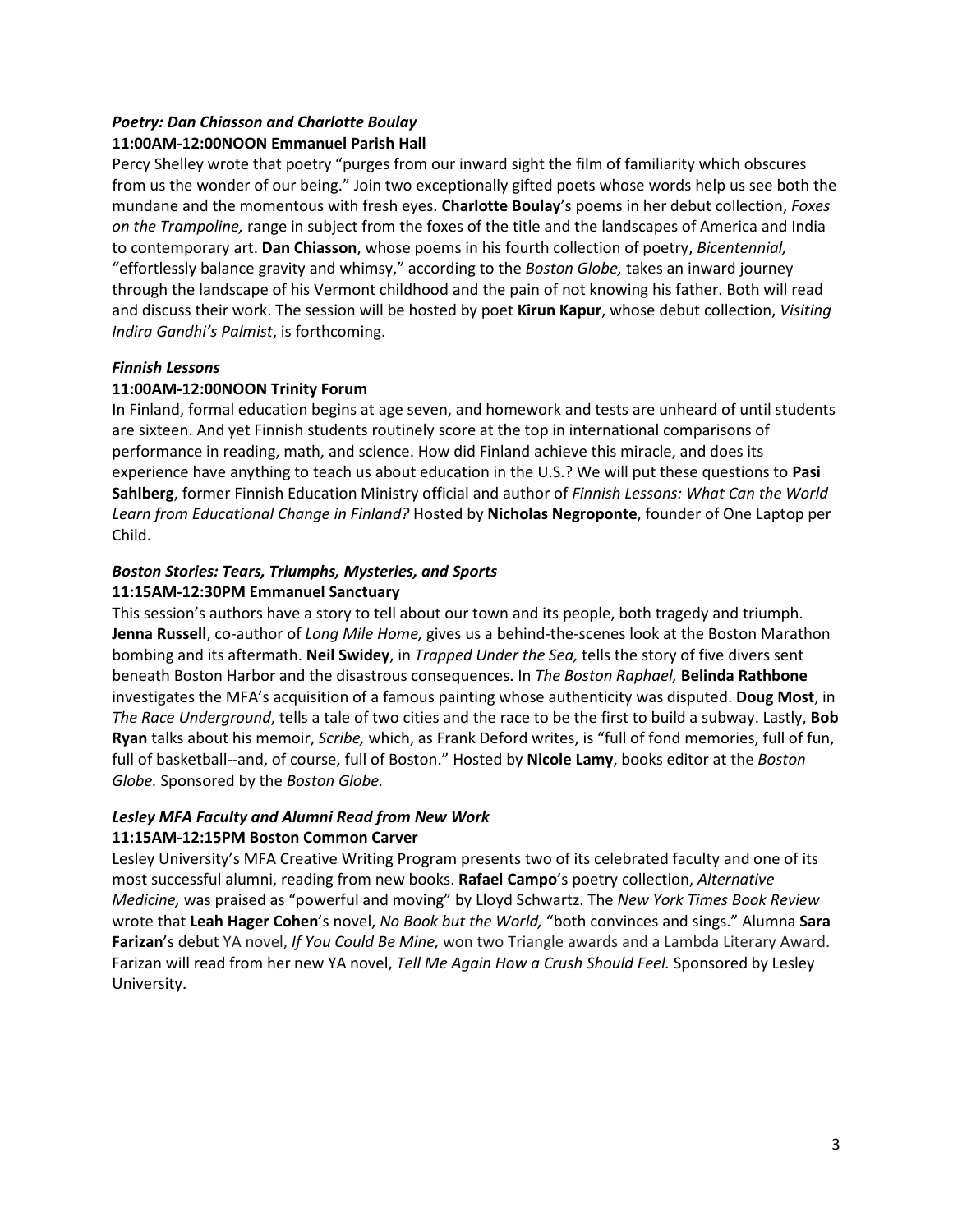# *Africa: Looking on the Bright Side* **12:00NOON-1:00PM Old South Mary Norton**

**Dayo Olopade**, in her book *The Bright Continent: Breaking Rules and Making Change in Modern Africa,* counters the pervasive media images of Africa as desolate and poverty-ridden with a different narrative: that of the enormous ingenuity and creative "workarounds" devised by ordinary people to deal with the challenges of the continent. Can bottom-up innovation and entrepreneurship overcome years of institutional failure and bad aid in Africa? Joining the conversation are MIT's **David Sengeh**, founder of an NGO that promotes innovation among high school students in Sierra Leone, Kenya, and South Africa, and moderator **Calestous Juma**, MLK Visiting Professor in MIT's Department of Urban Studies and Planning, director of the Agricultural Innovation in Africa Project, and author of the *The New Harvest: Agricultural Innovation in Africa.*

# *South Asian Authors: Impact Across Genres* **12:30PM-1:30PM Trinity Sanctuary**

The authors in this session write high-impact works spanning a range of subjects and genres. **Vikas Swarup**'s novel *Q & A* became the hit movie *Slumdog Millionaire,* while his latest, *The Accidental Apprentice,* is also slated to be adapted for film. **Vikram Chandra**'s latest novel is the thriller *Sacred Games;* his most recent book, *Geek Sublime: The Beauty of Code, the Code of Beauty,* explores the connections between technology and the art of writing. Journalist **Geeta Anand**'s nonfiction work, *The Cure,* about a father's race to find a cure for the disease afflicting his two children, became the film *Extraordinary Measures* starring Harrison Ford. **Ulka Anjaria**, who teaches South Asian literature and film at Brandeis, will lead the wide-ranging conversation with these fascinating, multi-talented authors. Sponsored by the South Asian Arts Council.

# *Mayors Rule*

# **12:30PM-1:30PM Old South Sanctuary**

Political theorist **Benjamin Barber** argues in *If Mayors Ruled the World: Dysfunctional Nations, Rising Cities* that a shift in power away from national sovereignty and toward local governments is underway. He advocates a "parliament of mayors" to formalize cooperation among cities. Responding to Barber's presentation will be Boston **Mayor Martin Walsh**; former **Mayor Thomas Menino**, whose memoir, *Mayor for a New America,* has just been published; **Mayor Dan Rivera** of Lawrence; and **Mayor Lisa Wong** of Fitchburg. **Bob Oakes**, host of WBUR's *Morning Edition,* will moderate what promises to be a lively conversation about the increasingly important role of mayors. Sponsored by Carol and John Moriarty.

# *Meg Wolitzer and Claire Messud in Conversation* **12:30PM-1:30PM First Church Sanctuary**

If we could choose any two authors to invite over for a glass of wine and conversation, it would be these brainy, witty, and wise women. **Meg Wolitzer**, author of many bestsellers, including *The Interestings,* has also spoken widely about how literature by women is regarded by publishers, critics, and readers alike. **Claire Messud**, whose novel *The Woman Upstairs* made many "best book of the year" lists, also created plenty of buzz with her response to comments that her angry female protagonist lacks "likeability." We may not be able to serve wine, but we can promise a stimulating conversation that you won't soon forget.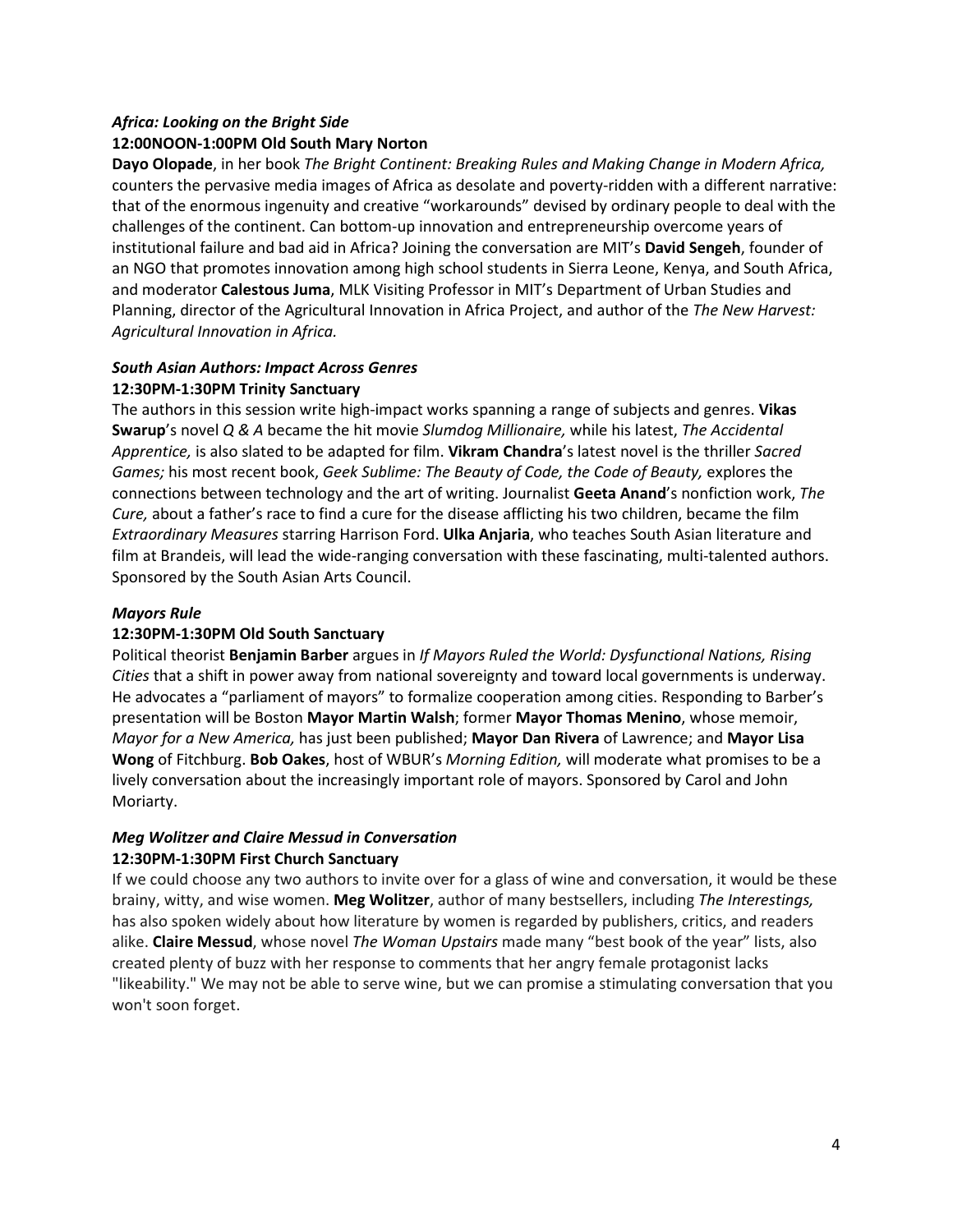#### *Twenty Questions with Steve Almond*

# **12:30PM-1:30PM Boston Common Hancock**

**Steve Almond** is one of Boston's most opinionated authors-about-town. He originated the Dear Sugar advice column on *The Rumpus* and still gives advice on WBUR's *Cognoscenti* blog. His latest work, *Against Football,* argues that it's immoral for owners to profit from and viewers to be entertained by a sport that routinely causes life-altering brain damage to its players. Here's your opportunity to grill Steve about . . . well, anything. Tweet us your questions ahead of time at #Almond20Q. Or just bring a question with you. **Henriette Lazaridis Power**, author of *The Clover House* and athlete extraordinaire, will moderate with a few questions of her own.

# *Beyond the Book: Fitzgerald, Joyce, and Zweig* **12:30PM-1:30PM Emmanuel Parish Hall**

Three revelatory examinations of authors and their works are the subject of this panel. **Maureen Corrigan**'s *So We Read On: How* The Great Gatsby *Came to Be and Why It Endures* charts how *Gatsby* became a classic. **George Prochnik**'s *The Impossible Exile: Stefan Zweig at the End of the World* examines the life and tragic suicide of Stefan Zweig, who has received some recent attention thanks to the film *The Grand Budapest Hotel*. **Kevin Birmingham** describes the uproar over James Joyce's *Ulysses* and the struggle to get it past the obscenity censors in *The Most Dangerous Book: The Battle for James Joyce's*  Ulysses*.* Moderated by **Christopher Lydon**, host of *Radio Open Source*, airing weekly on WBUR 90.9 FM and at www.radioopensource.org. Sponsored by Rob Duboff in honor of his father, who inspired a lifelong love of reading.

# *Childhood Treasures: The Role of Illustration in Children's Literature* **12:30PM-1:30PM Trinity Forum**

Harvard professor and folklore expert **Maria Tatar** and **Sterling Hundley**, illustrator of The Folio Society's new edition of *Treasure Island,* explore the role visual imagery plays in how we read children's literature. How can illustrations help us navigate the pleasures and perils of literary worlds? What challenges do artists face in reinventing classic stories, and how do they animate other worlds, unsettling readers and surprising them? **Johanna Geary**, managing editor at The Folio Society, will moderate this discussion. Sponsored by The Folio Society.

# *(Post) Modern Love*

# **12:45PM-1:45PM Church of the Covenant**

Love is nothing if not complicated. Our three panelists have lots of experience and are bound to shed some light, as well as humor, on the subject. In *Love Illuminated,* **Daniel Jones**, editor of the *New York Times* Modern Love column, gleans observations about love from the fifty thousand submissions he's received. **Margo Howard**, who wrote the advice column Dear Prudence and is the daughter of Ann Landers, shares the wisdom that comes from having been married four times in *Eat, Drink, and Remarry*. **Jennifer Finney Boylan**, whose memoir *Stuck in the Middle with You* describes parenting first as a father and then as a mother, knows a thing or two about complicated. Moderated by *Boston Globe* advice columnist and author of the novel *The Singles,* **Meredith Goldstein**.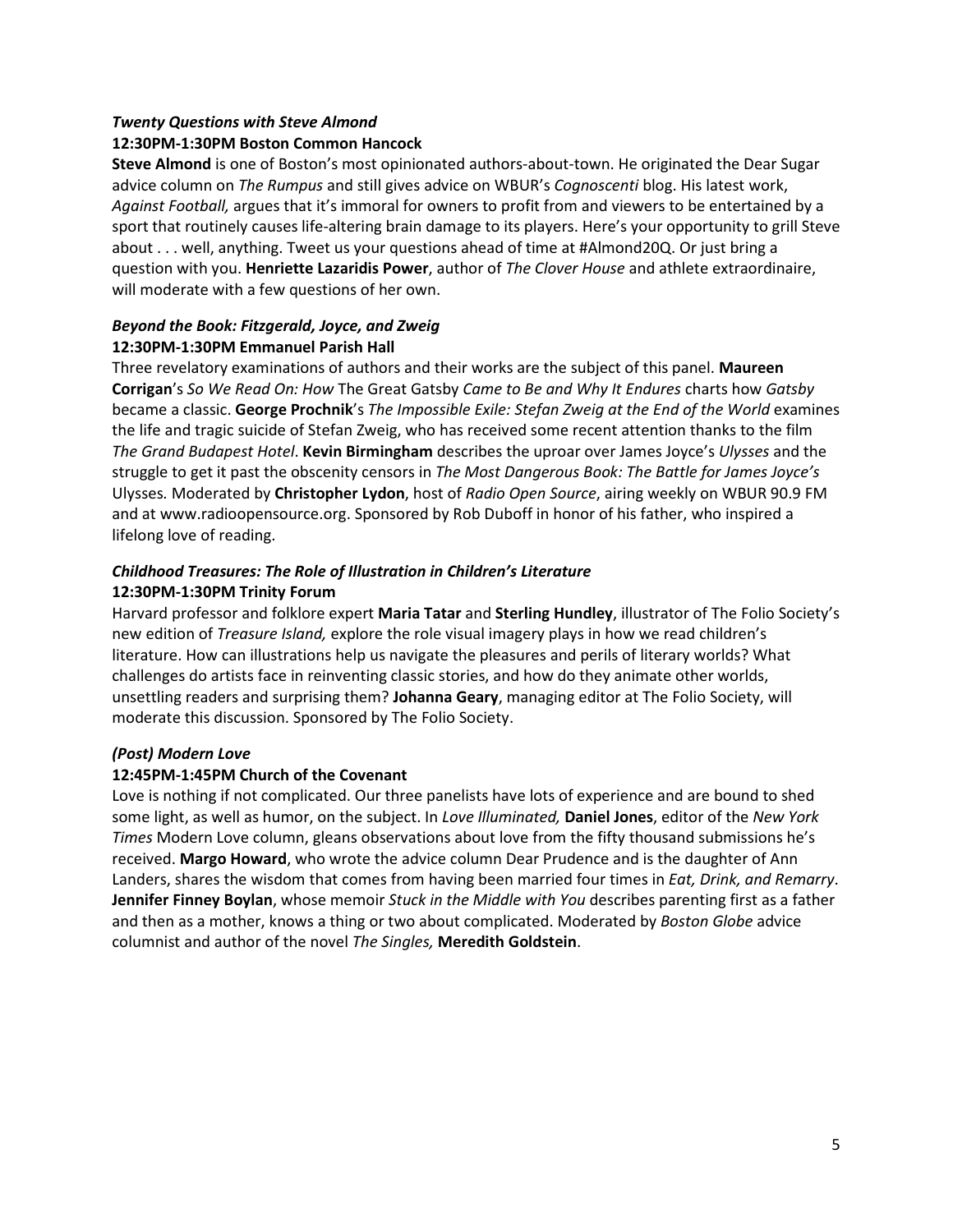#### *Readings: Relationships*

#### **1:30PM-2:30PM Old South Mary Norton**

Perhaps all literature tells the story of human connections; the three works of fiction presented here, however, offer particularly evocative explorations of a variety of relationships. In *This Is the Water,* **Yannick Murphy** dives deep into the relationships between parents and children, using the suburban swim club as her jumping-off point. In her debut novel, *All We Had,* **Annie Weatherwax** embraces the families we form for ourselves. And the stories in **Hester Kaplan**'s collection *Unravished* examine how intimacies and betrayals in relationships can have repercussions even decades later. Hosted by **Michelle Hoover,** author of *The Quickening.*

#### *One City One Story*

#### **2:00PM-3:00PM Boston Common Hancock**

Join us for an open conversation about this year's One City One Story pick, "Sublimation" by **Jennifer Haigh**. This beautifully crafted story about family and its stability in the midst of surprising changes, unexpected outcomes, and acceptance, gave us a lot to think about. You haven't read it yet? It's not too late! Pick up a copy at the BBF info tent or download it from our website. **Alicia Anstead**, editor-in-chief of *The Writer* magazine and facilitator extraordinaire, will lead the town hall discussion. If you have a question/comment you would like to bring up for discussion, send Alicia a tweet: @1city1story. Author Jennifer Haigh will join the conversation with you, our readers. Sponsored by Dunkin' Donuts.

#### *Artist Books and Books About Art* **2:00PM-3:00PM Trinity Forum**

Artist books are visual treasures and in many cases works of art themselves. The term "artist books" can refer to limited editions ranging from skilled hand book-binding to cutting-edge electronic imaging, or it can refer to books about artists and their work. **Elena Foster**'s Ivorypress publishes books about art and photography and limited edition artist's books as well as operating a contemporary art gallery in Madrid. **Leslie Pell van Breen** is co-founder of the Artist Book Foundation, which produces monographs and catalogues raisonnés celebrating artists whose works might otherwise go unpublished. Join the conversation about small presses and artist books led by **Joseph Koerner**, Victor S. Thomas Professor of the History of Art and Architecture at Harvard and the author of *Caspar David Friedrich and the Subject of Landscape.*

# *History Keynote: Doris Kearns Goodwin* **2:15PM-3:15PM Trinity Sanctuary**

Award-winning historian **Doris Kearns Goodwin** has studied and analyzed American presidents in biographies including the Pulitzer Prize-winning *No Ordinary Time: Franklin and Eleanor Roosevelt: The Home Front in WWII; Lyndon Johnson and the American Dream; The Fitzgeralds and the Kennedys; Team of Rivals: The Political Genius of Abraham Lincoln;* and, most recently, *The Bully Pulpit: Theodore Roosevelt, William Howard Taft, and the Golden Age of Journalism.* Having also worked in LBJ's White House, Goodwin is uniquely qualified to discuss presidential leadership from Lincoln to Obama. Join Doris Kearns Goodwin as she discusses these insights with the host of *On Point* on WBUR and NPR, **Tom Ashbrook**.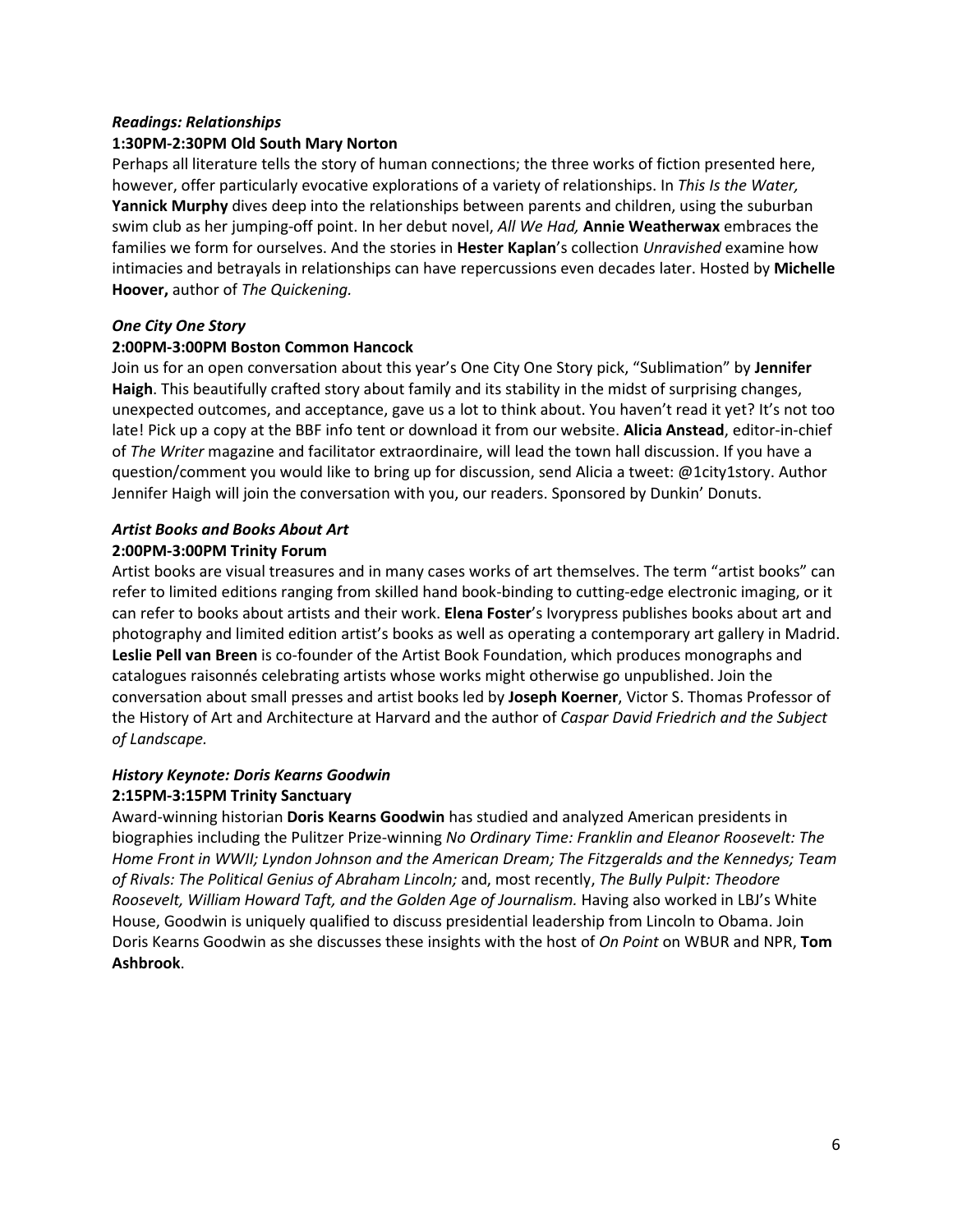#### *Digital by Design*

#### **2:15PM-3:15PM Old South Sanctuary**

This session treats topics that explore both the beauty and the beast of the digital world. Acclaimed novelist and coder **Vikram Chandra** discusses the connections between technology and art in *Geek Sublime*, called by the *New York Times* "an unexpected tour de force." **Judith Donath's** *The Social Machine* proposes ways to design computer interfaces that truly reflect our social world and argues that although online interactions are often not as good as in-person ones, sometimes they can be better. Finally, Harvard's **Howard Gardner,** in *The App Generation*, reveals the drawbacks of dependence on apps, from difficulties creating identity to superficial relationships. Moderated by **Jason Pontin**, editorin-chief and publisher of the *MIT Technology Review*.

#### *Repairing the World*

# **2:15PM-3:15PM Emmanuel Parish Hall**

Join a remarkable group for an in-depth discussion of how to make progress toward a better world. In *Moral Tribes: Emotion, Reason, and the Gap Between Us and Them,* **Joshua Greene** offers a synthesis of neurology, psychology, and philosophy to analyze our innate tribalism. **Jacqueline Bhabha**, author of *Child Migration and Human Rights in a Global Age,* makes a case for an international ethics of children's rights, and **Timothy Phillips**, co-editor of *Beyond Conflict: Twenty Years of Putting Experience to Work for Peace,* discusses his methodology for reconciliation and societal change in areas of conflict. Moderated by **Gabriella Blum**, Rita E. Hauser Professor of Human Rights and Humanitarian Law at Harvard Law School.

# *Fiction: The Literary Thriller*

#### **2:15PM-3:15PM Emmanuel Music Room**

The thriller genre offers writers an ideal platform to explore human behavior and motives, as well as themes of betrayal, disillusionment, and revenge. The three authors in this session apply their considerable literary talents to the thriller. In *The Arsonist,* **Sue Miller** explores the rifts that divide a small New Hampshire town in the wake of a crime spree. With *North of Boston,* **Elisabeth Elo** launches a new mystery series--and introduces us to a complicated and memorable heroine. Finally, **Edgard Telles Ribeiro** brings both his literary skill and his foreign service experience to bear on *His Own Man,* a thriller set amid the machinations of Brazilian politics. Our host for this thrilling session is **Helene Atwan**, the director of Beacon Press. Sponsored by PEN New England

#### *Libraries of the Future*

#### **2:15PM-3:15PM Boston Common Carver**

In the future, libraries will thrive—although in a variety of new forms. This is the contention made by **Jeffrey Schnapp** and **Matthew Battles**, who combine the study of the library's history with a record of innovation at Harvard's metaLAB, a research group at the forefront of the digital humanities. In *The Library Beyond the Book,* they offer a provocative and lively exploration of libraries as hybrid places that intermingle analog and digital formats, paper and pixels. Their scenarios for future libraries imagine them as everything from study centers to social change agents and event-driven knowledge centers. Join the conversation about libraries of the future led by **Joshua Glenn**, author of *Taking Things Seriously* and co-founder of the blog *HiLobrow.*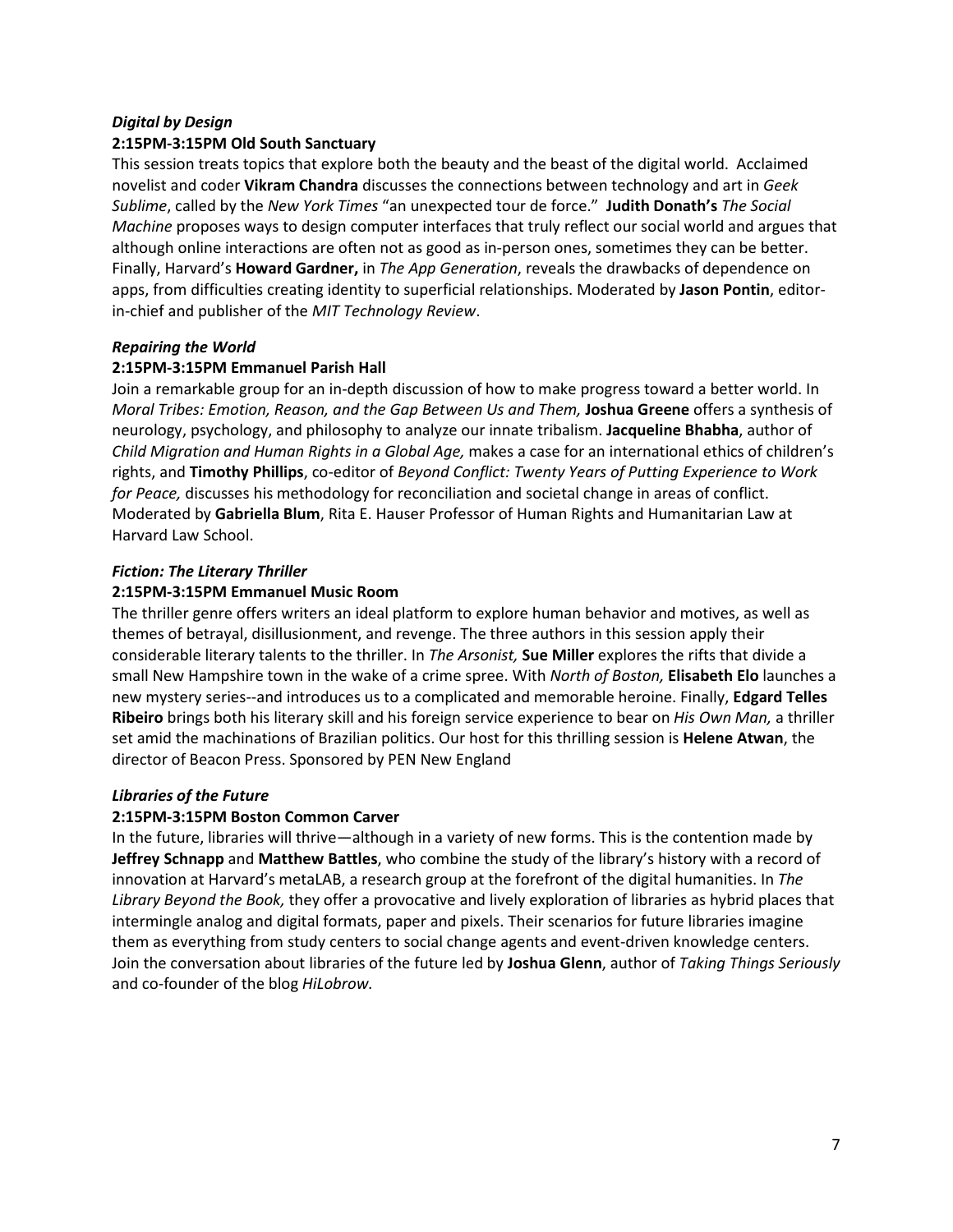# *My Memoir, My Quest*

#### **2:30PM-3:30PM Church of the Covenant**

Each of the panelists here writes of a quest for self-discovery, a search for a deeper understanding of a subject with lasting, lifelong impact, or both. In *My Life in Middlemarch,* **Rebecca Mead** unpacks the many ways that nineteenth-century novelist George Eliot influenced her own life and career. **Max Tegmark**, in *Our Mathematical Universe: My Quest for the Ultimate Nature of Reality,* reveals his theory of how mathematics explains the cosmos while also sharing the triumphs and setbacks of his own life in science. **Joanna Rakoff**, in *My Salinger Year,* reflects on a defining year spent answering J. D. Salinger's fan mail. Moderated by **Ethan Gilsdorf**, author of the memoir/pop culture investigation *Fantasy Freaks and Gaming Geeks.* Sponsored by May K. Houghton.

#### *Perilous Journeys: True Tales of Adventure*  **2:45PM-3:45PM Emmanuel Sanctuary**

The lives (and in one case the death) of extraordinary adventurers are the subject of this session. *Lawrence in Arabia* is **Scott Anderson**'s engrossing and thoughtful history of T. E. Lawrence and his unlikely and pivotal role in the Middle East during WWI. **Vicki Croke**'s engaging *Elephant Company* tells the story of a charismatic WWII hero whose company of elephants operated behind enemy lines**. Carl Hoffman**, in *Savage Harvest,* investigates the horrifying fate of Michael Rockefeller, whose disappearance in New Guinea in 1961 has been the subject of much speculation. Moderated by **Jeremy Hobson**, co-host of *Here & Now* on NPR and WBUR 90.9 FM.

#### *Readings: Pushing Boundaries*

# **3:15PM-4:15PM Old South Mary Norton**

This session features authors reading works that are experimental in form, theme, style, or all three. **Jay Cantor**'s stories in *Forgiving the Angel* find their inspiration in the life and works of Franz Kafka. **Tova Mirvis**'s subject in *Visible City* is the mixture of intimacy and anonymity in a Manhattan neighborhood. **Bradford Morrow**'s *The Forgers* is an unusual literary thriller set in the world of rare book collecting, called a "sly puzzler" by *Publishers Weekly.* Warning: expectations may be subverted. Hosted by **Dawn Tripp**, author of *Game of Secrets.*

# *Conscious Choice and Mindful Living* **3:30PM-4:30PM First Church Sanctuary**

Two amazing individuals will lead us in an exploration of our inner lives. **Ellen Langer**, whose landmark book *Mindfulness* has its twenty-fifth anniversary this year, will talk about the heightened state of awareness and wakefulness that characterizes mindfulness and the positive effect it has on health and wellbeing. **Peter Georgescu**, author of *The Constant Choice,* describes his road from childhood in a Romanian labor camp to CEO of one of the world's largest advertising agencies. Along the way, he learned about good and evil and the daily choices we must all make to be better than we are. Moderated by **Anthony Tjan**, author of *Heart, Smarts, Guts, and Luck.* 

# *Sports Writing: Local Heroes*

# **3:30PM-4:30PM Boston Common Hancock**

Two fabulous biographies are the focus of our panel on sports writing*. The Kid,* **Ben Bradlee**'s definitive biography of Ted Williams, is able to "transcend the familiar limits of the sports bio and to become instead a hard-to-put-down account of a fascinating American life," according to the *New York Times Book Review. Strong Boy,* **Christopher Klein**'s bio of America's first heavyweight boxing champion, is "one of the best boxing books ever penned," according to the *Boston Globe*. **Bill Littlefield**, host of WBUR's *Only a Game,* will moderate, also taking poetic license to share some doggerel about sports from his new book, *Take Me Out.*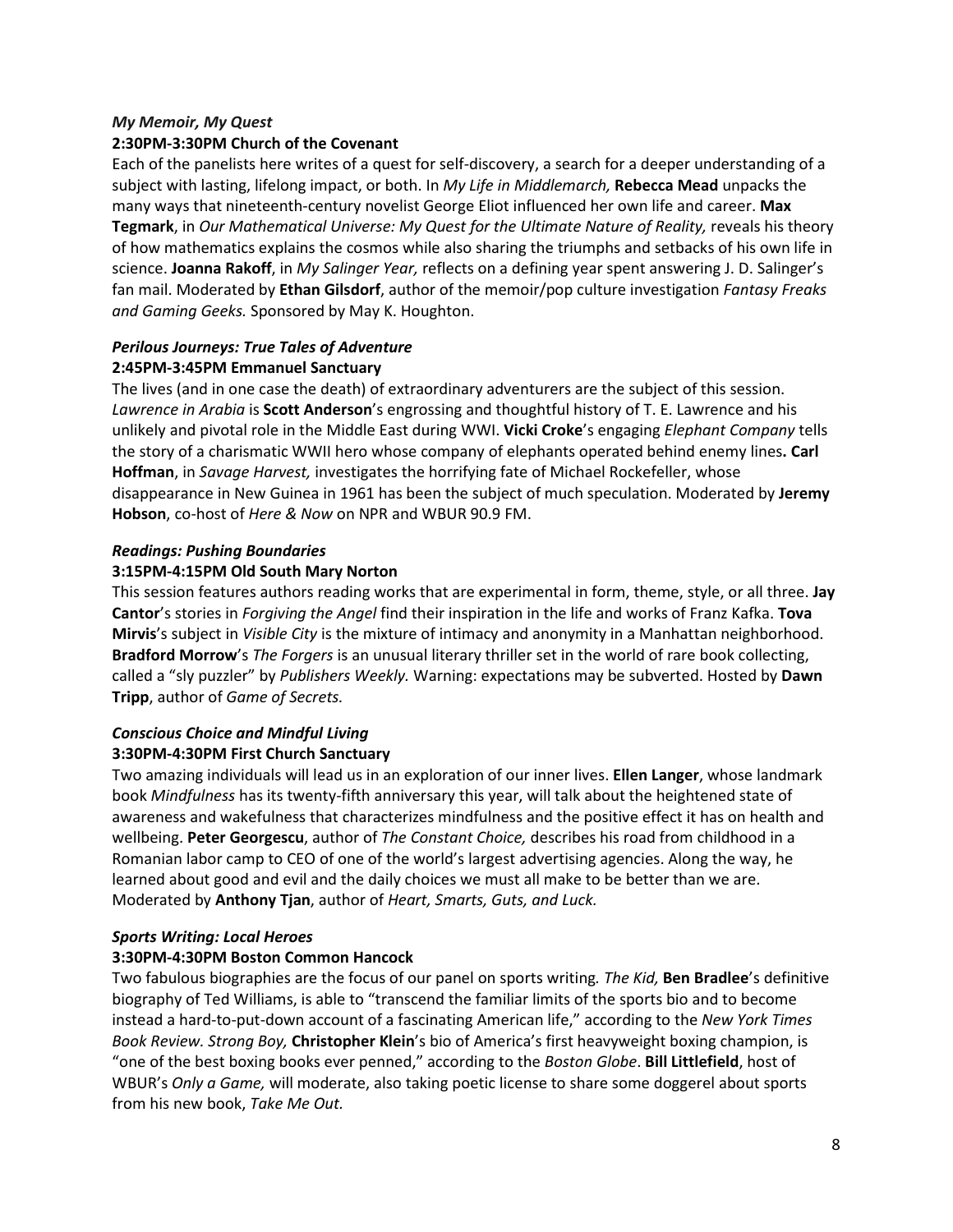# *Where's My Good Review?* **3:30PM-4:00PM Trinity Forum**

There have never been more opinions about books in the media. But what has happened to critical argument? Is there a difference between debates online and in print? Need there be? Books pages in the press are shrinking and books sections have closed while literary discussion is thriving on social media. But who has the responsibility for keeping criticism alive? Join a conversation with **Sir Peter Stothard**, newspaper editor, prize-winning author, and for the last twelve years, editor of the *Times Literary Supplement.* For more than a century the *TLS* has stood for the most searching criticism of books and ideas. Join in its analysis of the problems and opportunities ahead. Sponsored by the *Times Literary Supplement.* 

# *Art and Architecture Keynote: Norman Foster* **4:00PM-5:00PM Trinity Sanctuary**

# *State of Mind: Consciousness and Thinking* **4:00PM-5:00PM Old South Sanctuary**

Understanding the workings of the human brain is one of the great frontiers of science. Psychologist and cognitive neuroscientist **Stanislas Dehaene**, author of *Consciousness and the Brain: Deciphering How the Brain Codes Our Thoughts,* will shed some light on recent advances. He uses his gift for vivid analogies to great effect, "wowing us with descriptions of our pyramidal neurons and their spiny dendrites," according to *Booklist'*s starred review. Philosopher, cognitive scientist, and student of linguistics and artificial intelligence **Daniel Dennett** offers thought experiments meant to guide the reader through challenging subjects such as free will, meaning, and mind in *Intuition Pumps and Other Tools for Thinking.* Moderated by **Deborah Becker**, whose series on the brain airs on WBUR 90.9 FM. Sponsored by the French Embassy in the U.S.

# *True Story*

# **4:00PM-5:15PM Emmanuel Parish Hall**

In our nonfiction variety show you will hear about a wide range of captivating, inspiring, and charming topics. Each author will dazzle you with a ten-minute presentation on the subject of his or her work. The lineup includes **Michael Blanding**, whose *The Map Thief* tells a tale of true crime. **Jessica Lander,** in *Driving Backwards,* illuminates stories of small-town life. **Lawrence Lindner** relates a heartwarming and heartrending story of rescuing horses from the track in *Saving Baby.* **Robert C. Pozen**, in *Extreme Productivity,* shares his secrets of becoming more effective personally and professionally, and **Matthew Gilbert,** in *Off the Leash,* describes his reluctant entry into the social world of the dog park. **Jared Bowen**, host of *Open Studio* on WGBH, will emcee. Come be informed and entertained.

# *Civil Rights: Icons and Unsung Heroes*

#### **4:00PM-5:00PM Emmanuel Music Room**

Many extraordinary and courageous individuals made their mark on the civil rights movement. In her much lauded biography, *The Rebellious Life of Mrs. Rosa Parks,* **Jeanne Theoharis** sets the record straight as to the lifelong activism of Rosa Parks. **Peniel E. Joseph** shares his stunningly thorough biography of the Black Power leader Stokely Carmichael, in *Stokely: A Life,* and **Kenneth Mack** reveals the stories of African-American civil rights lawyers who practiced during segregation in his monumental collective biography, *Representing the Race: The Creation of the Civil Rights Lawyer.* Moderated by TV personality and host of WGBH's *Under the Radar,* **Callie Crossley**.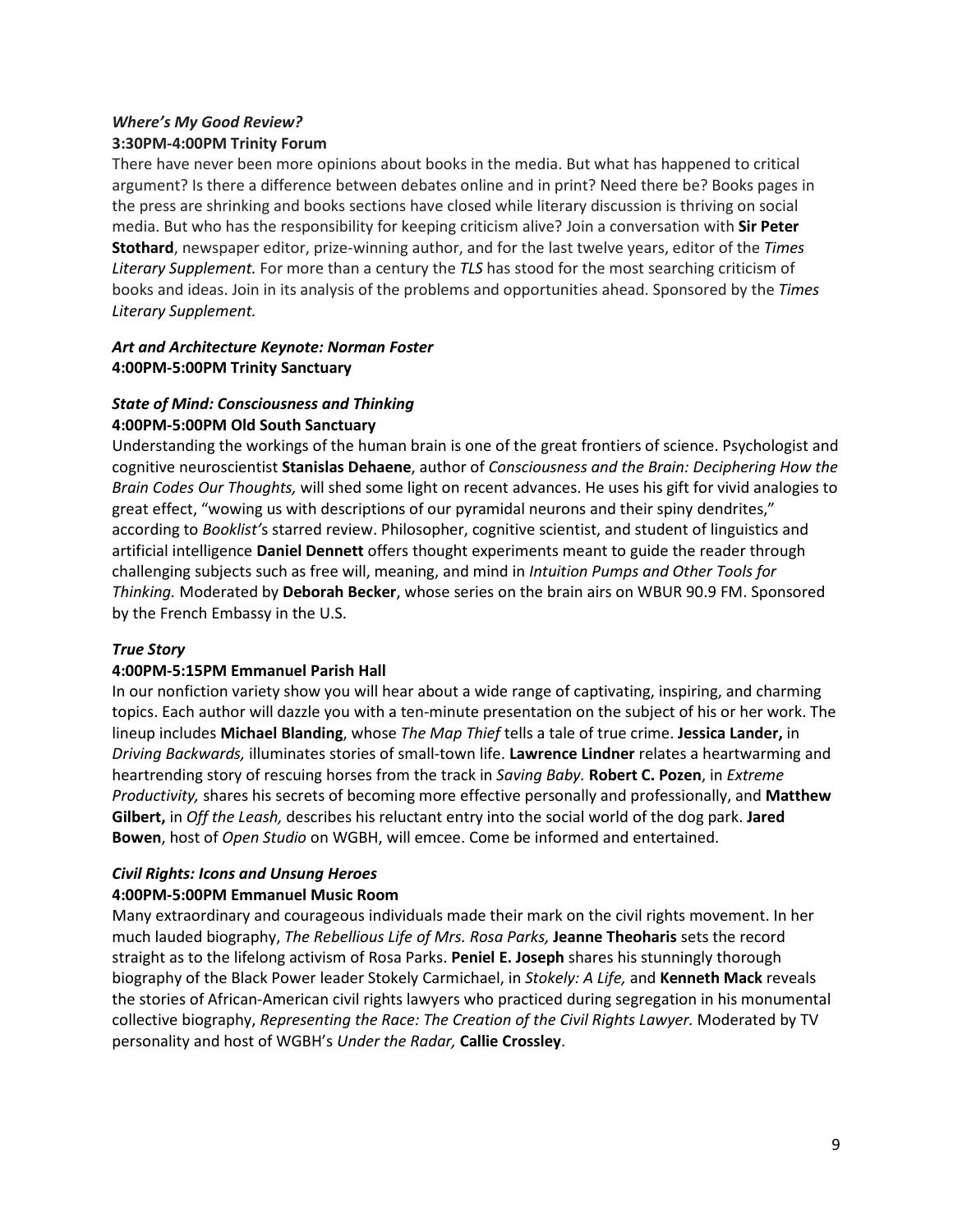#### *Fiction: Another Country*

#### **4:15PM-5:15PM Church of the Covenant**

The authors in this session use the whole globe as a canvas for their recent fiction. **Joseph O'Neill**'s *The Dog,* longlisted for the Man Booker Prize, is set amid the singular landscape and complex social milieu of Dubai. In *Euphoria,* winner of the 2014 New England Book Award, **Lily King** charts a passionate love triangle among anthropologists working in 1930s New Guinea. And in *Secrecy,* **Rupert Thomson** explores issues of power, religion, and art while taking readers deep into Florence's Medici court. Their engrossing discussion will be moderated by **James Wood,** book critic for the *New Yorker.* Sponsored by Other Press.

# *Fiction: Love and Loss*

# **4:45PM-5:45PM Old South Mary Norton**

Love and loss are two of literature's most enduring themes. The three novelists gathered here address both themes beautifully and powerfully in their recent work. **Leah Hager Cohen,** in *No Book but the World,* examines the boundaries of love and loyalty when a woman's disabled brother is accused of a terrible crime. The loss of romantic love propels a lonely man into the realm of obsession and stalking in *Vernon Downs* by **Jaime Clarke**. And in **Celeste Ng**'s debut, *Everything I Never Told You,* familial love is tested when a couple's beloved middle child dies suddenly and mysteriously. This discussion of the intersections of love and loss will be moderated by **Jessica Keener,** whose latest work is the collection *Women in Bed.* Sponsored by the Women's National Book Association, Boston Chapter.

# *Creativity: Agony and Ecstasy*

# **5:00PM-6:00PM First Church Sanctuary**

We are endlessly fascinated with creativity and especially with creative genius. **Sarah Lewis**, in her insightful book *The Rise,* argues that creativity and success are the result of a dogged quest for mastery in which failure often plays a large part. Her talk will be followed by presentations about two of history's greatest creative geniuses. **Miles Unger** will present his masterful *Michelangelo: A Life in Six Masterpieces,* and **Jan Swafford** will share the deep musical knowledge on display in his moving *Beethoven: Anguish and Triumph.* Hosted by **Michael Hawley**, director of the EG conference and past winner of the Van Cliburn International Piano Competition for Outstanding Amateurs. Spoonsored by Plymouth Rock Assurance.

# *Finding Our Way: Navigation Through the Ages*  **5:00PM-6:00PM Boston Common Hancock**

Once upon a time, people charted their courses using the stars. Now anyone with a smartphone can find the correct route instantly. New technologies make it infinitely more difficult to truly get lost, but have they also diminished our ability to take notice of our surroundings and find our own way? Explore the history, science, and art of navigation with *Boston Globe* technology writer **Hiawatha Bray**, whose book is *You Are Here: From the Compass to GPS, the History and Future of How We Find Ourselves,* and Harvard physicist **John Edward Huth**, author of *The Lost Art of Finding Our Way.* Moderated by **Anthony Brooks**, co-host of *Radio Boston* on WBUR 90.9FM.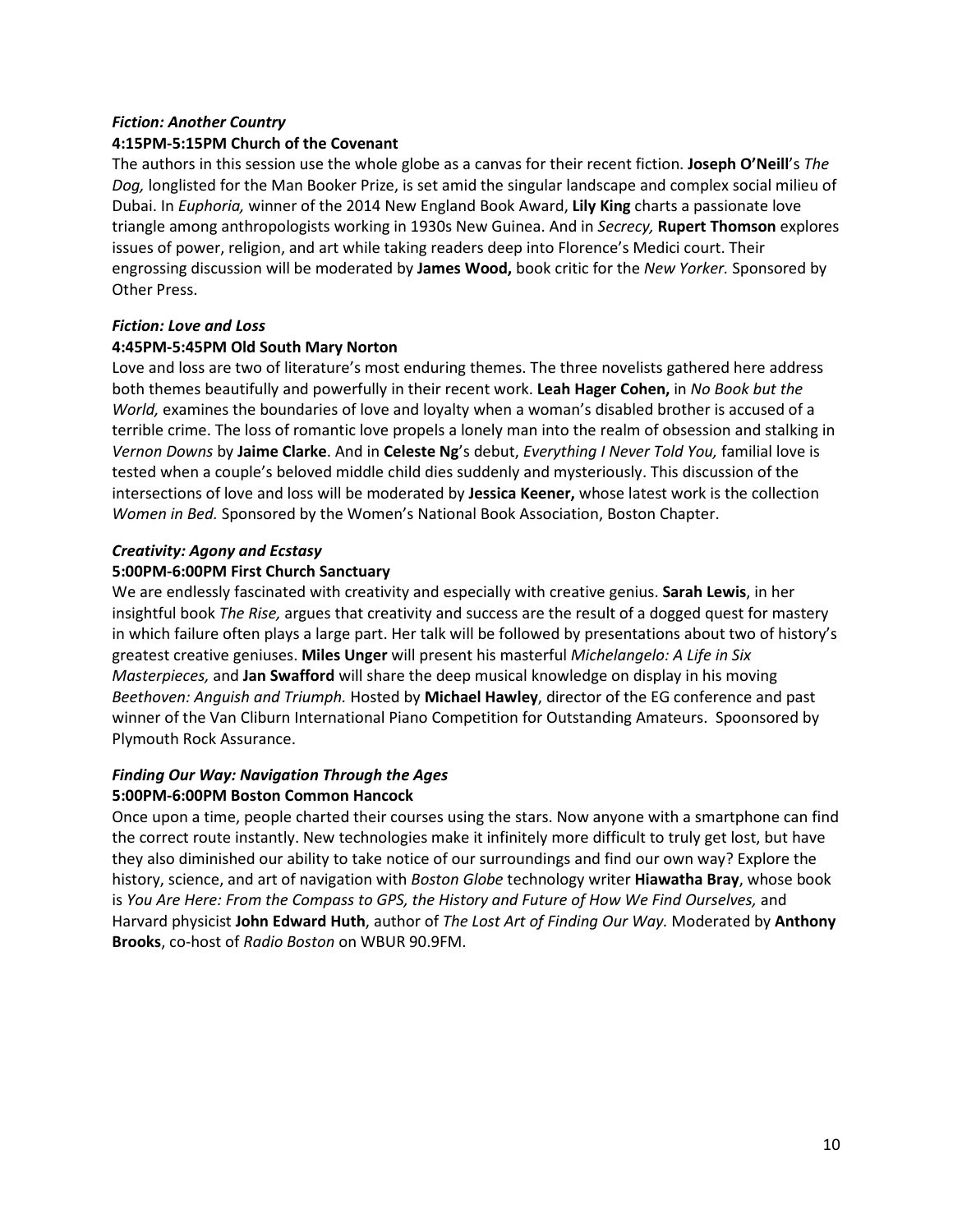#### *Poems and Pints* **5:30PM-7:00PM Storyville**

There's no better way to wrap up a full day at the BBF than with a bite to eat, an adult beverage or two, and some terrific poetry at the appropriately literary Storyville Lounge. Joining us to read selections from their latest collections are **Major Jackson**, poetry editor of the *Harvard Review* and author most recently of the NAACP Image Award finalist *Holding Company;* **and** Pushcart Prize-winning poet **Jill McDonough,** whose most recent collection is *Where You Live.*

# *Words and Music: A Literary Jam Session* **5:45PM-7:00PM Old South Sanctuary**

In this one-of-a-kind session we'll hear from three authors who've infused their recent novels with music, from classical to rock 'n' roll. The heroine of **Stacey d'Erasmo**'s *Wonderland* is a middle-aged rocker embarking on what she hopes will be her comeback tour. The young characters in **Kate Racculia**'s *Bellweather Rhapsody* find more there's more than just music to discover (hint: corpse) at an orchestra camp in upstate New York. *Wonderkid* by **Wesley Stace** tells the story of the tumultuous rise and fall of a rock band whose audience is still in diapers. Musical interludes will be provided by Stace (aka John Wesley Harding), the appropriately named indie ensemble-pop group **The Michael J. Epstein Memorial Library**, and by our host, Pulitzer Prize winner **Paul Harding**, who's also no slouch at the drums. Dancing in the aisles is encouraged! Sponsored by Houghton Mifflin Harcourt.

# **INTERACTIVE EVENTS**

# *Writer Idol*

# **10:00AM-11:30AM Old South Mary Norton**

Authors **Dawn Tripp** and **Christopher Castellani** will perform the first page of YOUR unpublished manuscript for the audience and a panel of three literary agent judges: **Sorche Fairbank, Kimiko Nakamura,** and **Laura Gross**. When one agent hears a line that would prompt her to stop reading, she will raise her hand. The reader will keep reading until a second agent raises his hand. The agents will then discuss why the lines gave them pause and offer suggestions to the author. All excerpts are read and evaluated anonymously. Note to participants: Please bring THE FIRST 250 WORDS of your manuscript double-spaced, titled, with its genre (fiction or nonfiction only, please) marked clearly at the top. Given the volume of submissions, we can't guarantee that yours will be read aloud. This session is not for the thin-skinned! Sponsored by GrubStreet.

# **Reading Like a Writer**

Have you ever wondered why an author chose a particular word or phrase, how she incorporated historical facts into her fictional world, or how he tweaked the pacing to build tension and suspense? In these two sessions, writers will open up about the nuts and bolts of their craft. Our host for each session will lead an audience discussion of a very short excerpt from each author's work before bringing the author into the conversation to contextualize the excerpt, discuss his or her choices, and answer questions from the audience. A unique alternative to traditional readings, these sessions will appeal not only to aspiring writers but also to readers looking to enrich their reading experience. Sponsored by *The Writer.*

# **Reading Like a Writer: Suspense**

# **12:45PM-1:45PM Boston Common Carver**

This session will consist of three twenty-minute guided explorations of the work of suspense novelists **Rory Flynn** (*Third Rail*), **James Scott** (*The Kept*), and **Peter Swanson** (*The Girl with a Clock for a Heart*). Our host is **Dawn Tripp**, author of *Game of Secrets.*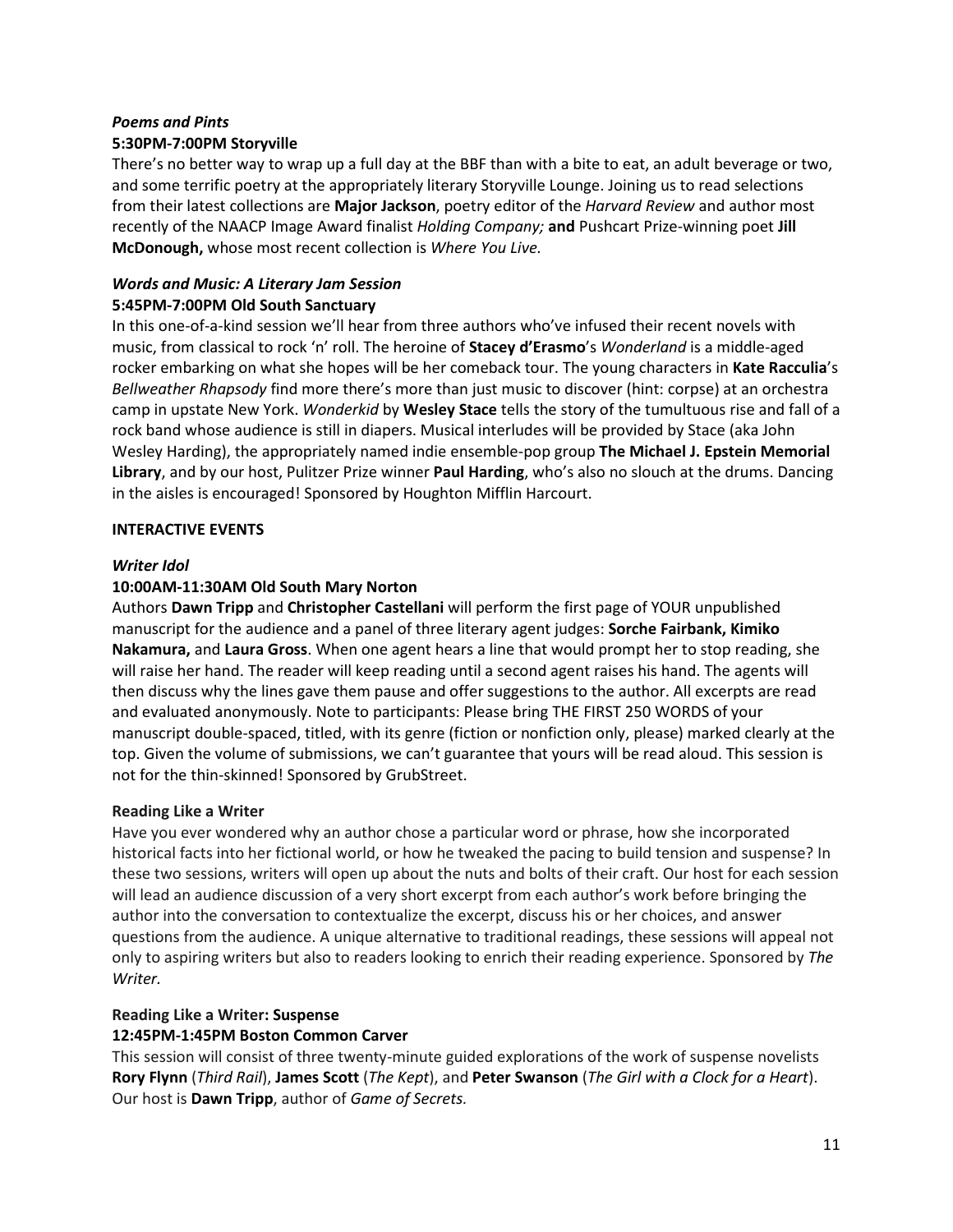#### **Reading Like a Writer: Historical Fiction 3:45PM-4:45PM Boston Common Carver**

This session will consist of three twenty-minute guided explorations of the work of authors whose novels take place in the recent or distant past: **Susanna Kaysen** (*Cambridge*), **E. B. Moore** (*An Unseemly Wife*), and **Ursula DeYoung** (*Shorecliff*). Our host is **Alicia Anstead**, editor of *The Writer.*

# **KIDS & TEENS EVENTS**

# **Kids Keynote (Ages 8-14) 10:45AM-11:45AM Trinity Sanctuary**

If your kid knows the difference between Hephaestus and Hermes and can name all the Titans (no, not the football team), thank **Rick Riordan**, who has single-handedly ignited a new generation's interest in Greek mythology. His newest book, *The Blood of Olympus,* offers nonstop action based on classical themes--and you won't want to miss this fun-filled celebration of its release. Riordan will give us a behind-the-scenes glimpse at the world of Percy Jackson and how he crafts his funny and fabulous takeoffs on myths. He'll also take a few questions from the audience, so have your burning questions ready! Kick off your BBF day with our biggest-ever kids' keynote event. Sponsored by Simmons College.

# *Middle Grade: Masters of Fantasy (Ages 8-14)* **1:00PM-2:00PM Emmanuel Sanctuary**

These masterful storytellers combine classic fantasy themes and motifs with fresh ideas to create sweeping stories and vivid imaginary worlds. **Gregory Maguire**, best known as the author of *Wicked,* has always been first and foremost an author for young people; his latest, *Egg and Spoon,* incorporates elements of Russian folklore. **Soman Chainani** goes beyond "happily ever after" with *A World Without Princes,* the sequel to *The School for Good and Evil.* And **Holly Black** and **Cassandra Clare**, both literary superstars in their own right, team up on *The Iron Trial,* about a reluctant hero's first year at a school for mages. **Roger Sutton,** editor in chief of the *Horn Book,* will lead our exploration of the very best in fantasy books for kids.

# *YA: Tackling Tough Topics*

# **2:00PM-3:00PM First Church Sanctuary**

In young adult literature, nothing's off-limits anymore. The participants in this session use their fiction to fearlessly explore topics that might have been taboo just a decade ago. Rape activist **C. Desir** chronicles a self-destructive, obsessive relationship in *Bleed Like Me.* William C. Morris Award winner **Stephanie Kuehn** portrays family tragedy and mental illness in *Complicit.* **Brendan Kiely** addresses Catholic priest sexual abuse in his powerful debut novel, *The Gospel of Winter*. And, lightening the mood, **Sara Farizan**  offers a modern love story in *Tell Me Again How a Crush Should Feel,* about an Iranian American girl navigating her attraction to the new girl at school. Boston Public Library head of children's services **Laura Koenig** will host a no-holds-barred conversation about bold new directions in YA.

# *Middle Grade: Journeys Near and Far (Ages 7-12)* **2:30PM-3:30PM First Church Auditorium**

Reading a great book is like taking a vacation in your imagination. The authors in this session will take us all on some fantastic voyages. In *The Doll People Set Sail* by **Ann M. Martin** and **Laura Godwin,** the Funcraft and Doll families head out on the high seas. In **S. E. Grove**'s debut novel, *The Glass Sentence,*  travelers journey not only across continents but also through time. And in **Paul Durham**'s *The Luck Uglies,* curiosity compels the main characters to explore the history and geography of their own peculiar home town. Guiding us on our journey is **Rachel Keeler,** children's librarian at the Parker Hill branch of the Boston Public Library. Pack your suitcase!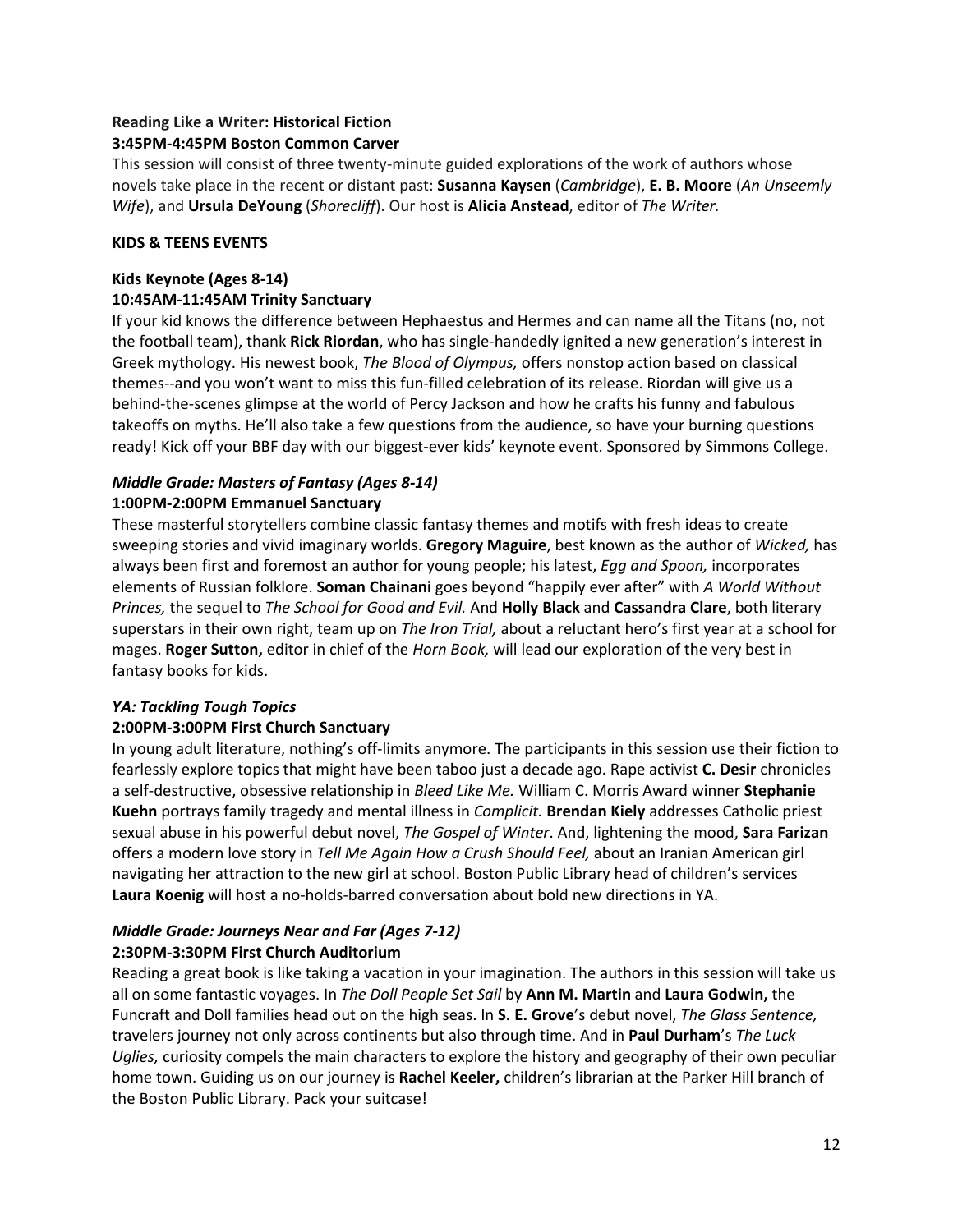# *Noodleheads: Folk Tales that Make You Think, Laugh, and Sing Along (Ages 4-10)* **4:00PM-5:00PM First Church Auditorium**

Cultures the world over tell stories of fools and knuckleheads. These "noodleheads" are likable characters who are good-hearted but operate on a common sense deficit. You've got to wonder: do they have noodles for brains? Four master storytellers from massmouth.org (**Norah Dooley, Joe Pagliuca, Tony Toledo**, and **Alan White**) present interactive and multicultural folktales that mirror our own "noodlehead" behavior so we can laugh, learn, and move on. Sponsored by massmouth, inc.

# *YA: Reality, Meet Fantasy*

# **4:15PM-5:15PM Emmanuel Sanctuary**

There's been a lot of talk lately about the resurgence of realism in young adult fiction. The three YA luminaries in this session are riding that wave while still finding ways to incorporate fantastical elements into their novels. **Scott Westerfeld**, in *Afterworlds,* writes not one but two novels--one set in the world of New York publishing and one set amid psychopomps (look it up!) and the world of the dead. In *Glory O'Brien's History of the Future,* **A. S. King**'s heroine faces the harsh reality of high school graduation while also exploring her newfound ability to foresee the future. And in **Meg Wolitzer**'s YA debut, a class of troubled kids studying Sylvia Plath find themselves transported into an alternate world they call *Belzhar.* Moderating what's sure to be a riveting discussion is **Cathryn Mercier**, professor of English and director of the Center for the Study of Children's Literature at Simmons College.

# *Story Time (Ages 3-10)*

#### **First Church Auditorium**

A terrific selection of today's best picture book authors and illustrators read aloud from their work and demonstrate their talents in these interactive sessions for kids of all ages.

#### **Story Time Schedule:**

| 10:30AM-11:00AM   | Anna Dewdney reads from Llama Llama Red Pajama (ages 3-5)                                            |
|-------------------|------------------------------------------------------------------------------------------------------|
| 11:30AM-12:00NOON | David Ezra Stein reads from I'm My Own Dog (ages 4-8)                                                |
| 12:30PM-1:00PM    | Tony DiTerlizzi reads from Star Wars: The Adventures of Luke Skywalker,                              |
|                   | Jedi Knight (ages 6-8)                                                                               |
| 1:30PM-2:00PM     | Chris Raschka reads from Alphabetabum: An Album of Rare Photographs<br>and Medium Verses (ages 5-10) |

# *Character Connection (ages 2-8)*

#### **Character Connection Tent**

Get up close and personal with some of today's biggest (and fuzziest) picture-book celebrities! Stop by for a meet and greet and photo op, or take a break from the day's activities in our book nook. We'll also have arts and crafts activities all day long.

#### **Character Connection Schedule:**

| 10:00AM           | Appearance by Corduroy       |
|-------------------|------------------------------|
| 10:45AM           | Appearance by Llama Llama    |
| 11:30AM-12:00NOON | Costume Parade               |
| 12:45PM           | Appearance by Curious George |
| 1:30PM            | Appearance by Stellaluna     |
| 2:15PM            | Appearance by Pete the Cat   |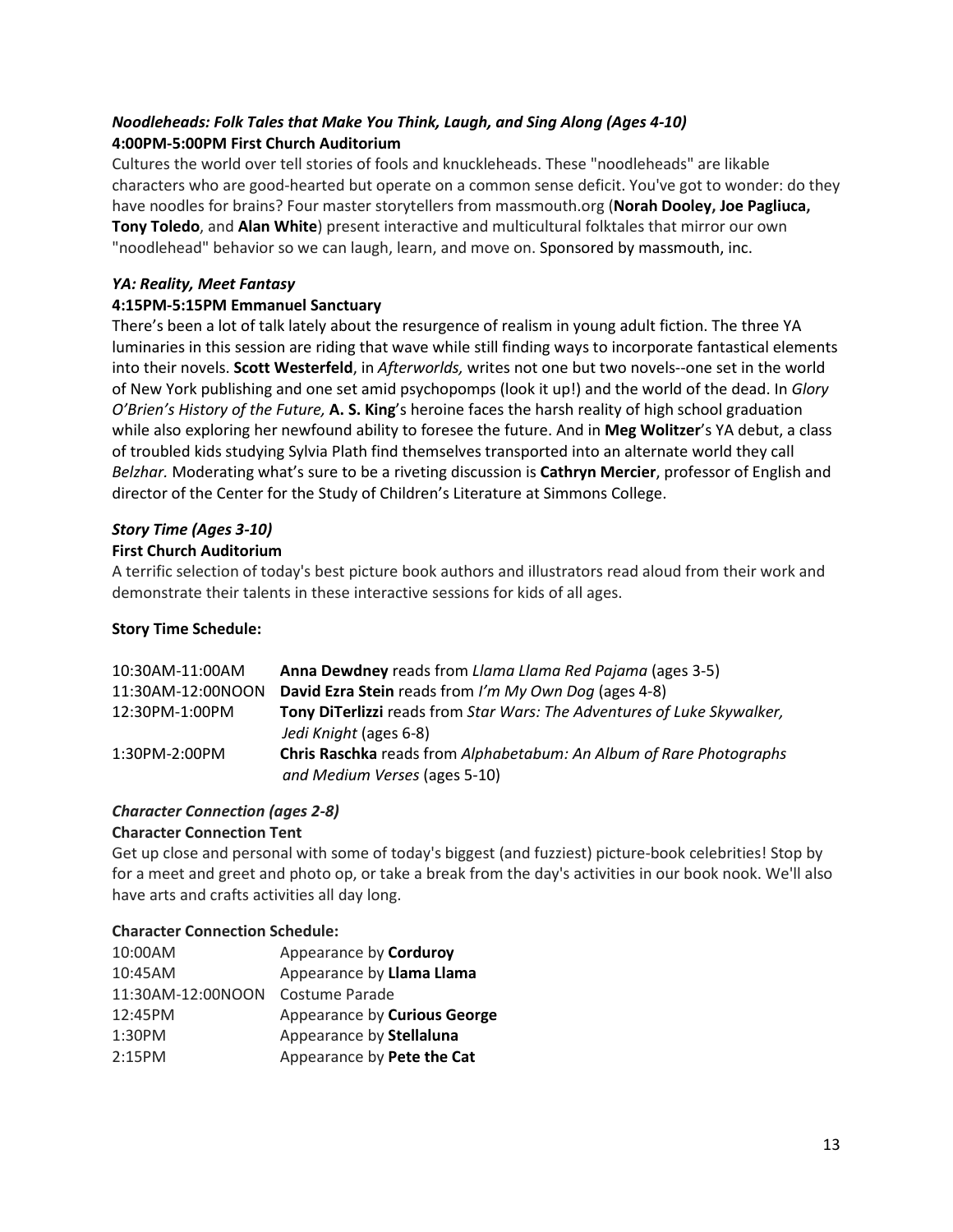# *Costume Parade (all ages)*

# **11:45AM-12:15PM Character Connection Tent**

Join in the fun as the Costume Characters (and you!) take to Copley Square for a rousing Halloween parade. The parade will kick off in the Character Connection tent and end with a contest judged by award-winning children's author **Anna Dewdney**--along with **Llama Llama**, of course! Prizes will be awarded in different age categories, and all participants will receive a free gift.

# *Puppet Invasion (ages 7-12)*

#### **Drop-in, 3:00PM-5:00PM Character Connection Tent**

Transform simple craft materials into characters from your imagination. Puppet Showplace Theater's Resident Artist will guide workshop participants in building puppets with moving mouths and unique personalities. Each participant will make a puppet character to take home. Sponsored by Puppet Showplace Theater.

# *Passport to Imagination*

Here's a great way to see the sights at the BBF! Pick up a Passport to Imagination at the Character Connection tent and travel through Copley Square taking part in fun activities. Have your passport stamped at each participating exhibitor and return the completed passport to the Character Connection tent. The first 250 kids to return a completed passport will get a prize, donated by Houghton Mifflin Harcourt! Sponsored by NSTAR.

#### **BBF UNBOUND SESSIONS**

# *The "Whydunnit" in Crime Fiction*

# **10:00AM-11:00AM First Church Chapel**

Contemporary crime novelists are likely to explore character and motivation in greater depth than twentieth-century authors who specialized in Whodunnits, Locked Room, and other puzzle-centered mysteries. In the modern day, the "why" is as important as the "how." Sisters in Crime authors will engage the audience in a discussion of traditional motives—greed, lust, power, fear, rage—and how variations on these themes and relationships drive today's crime fiction, and different subgenres, in often unexpected ways. Session participants **Sheila Connolly, Ray Daniel, Kate Flora, Arlene Kay, Marian Lanouette, Edith Maxwell, Liz Mugavero, Leigh Perry, Barbara Ross,** and host **Julie Hennrikus** will offer their expertise and elicit audience involvement in this interactive session.

#### *Inspiring Young Readers to Be the Change* **11:30AM-12:30AM First Church Chapel**

The best books can be more than just a good read: they can be catalysts for action. Such has been the case with **Katie Smith Milway**'s book *One Hen: How One Small Loan Made a Big Difference* and **Elizabeth Suneby**'s book *Razia's Ray of Hope: One Girl's Dream of an Education.* Both books inform children about the world and inspire them to be better global citizens. The authors will share stories of how their books inspired children to make a difference, both locally and globally, in the areas of microlending and ensuring education for all. This story-sharing will inspire others in the audience to tell their tales and encourage additional service action. The discussion will be co-moderated by **Patti Quigley**, director of the Razia's Ray of Hope Foundation, and **Helen Rosenfeld,** executive director of One Hen Inc.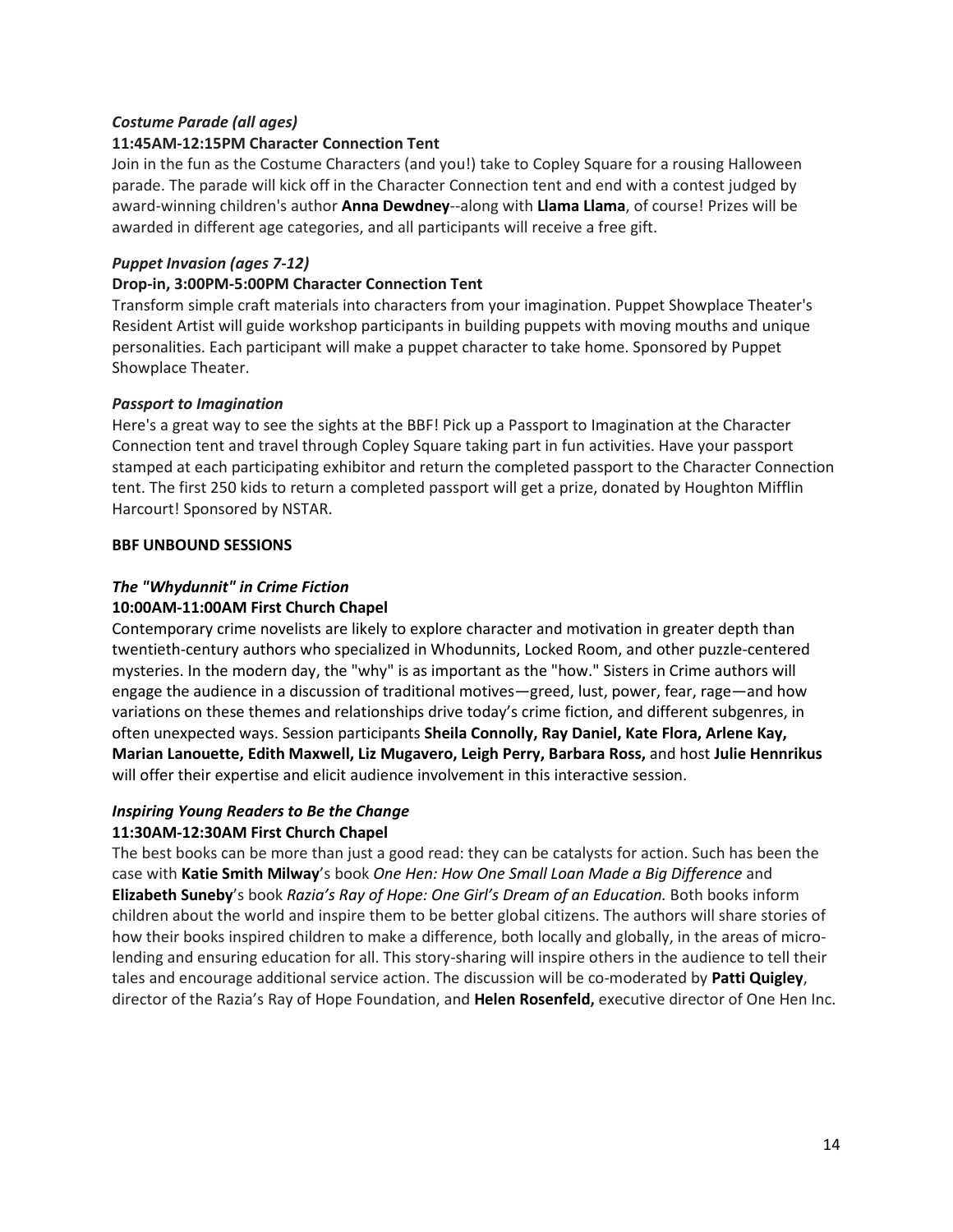# *Poets in the Asylum*

#### **1:00PM-2:00PM First Church Chapel**

McLean Hospital, a psychiatric hospital in Belmont, has been declared a national literary landmark because of the many creative geniuses who have been treated in its wards. This panel will discuss three noted McLean Hospital associated poets--Robert Lowell, Anne Sexton, and Sylvia Plath--through a poet's and clinician's perspective. Panelists **Kathleen Spivack**, author of *With Robert Lowell and His Circle;* **Bob Clawson**, Anne Sexton's confidante and manager of her band; **Wendy Ranan**, a psychotherapist and author of the poetry collection *The Quiet Room;* and **Alex Beam**, author of *Gracefully Insane: Life and Death Inside America's Premier Mental Hospital,* will discuss each of these poets, their experiences as patients at McLean, how their experience is reflected in their work, and how and what they managed to create with such a heavy burden of psychiatric illness. The discussion will be moderated by **Doug Holder**, who has facilitated poetry groups at McLean for more than three decades.

#### *Fact vs. Fiction: The Business of Publishing* **2:30PM-3:30PM First Church Chapel**

This presentation with four Boston-based literary agents will clear up common misconceptions surrounding book publishing, starting with the state of the book industry and tackling both macro- and micro-level issues. Big questions such as "Is the industry dying?" "Is a Big Five publisher the key to success?" and "Are ebooks replacing printed books?" will be addressed, as will more specialized questions about finding, querying, and working with agents, before the floor is opened to questions from attendees. Participating agents are **Lana Popovic, Rebecca Podos, Amaryah Orenstein**, and moderator **Katherine Flynn**.

#### *The Personal Is Political: Tackling the Issues of Our Time through Story* **4:00PM-5:00PM First Church Chapel**

Why do stories matter? In a world where news headlines, blog posts, and video clips crowd our inboxes, the narratives of individual lives can be drowned out by the noise. As a result, issues such as war, poverty, education, and race are often distilled down to generalities, faceless mobs, and vague landscapes "over there." Join four authors--**Askold Melnyczuk** (*The House of Widows, Ambassador of the Dead)*, **ZZ Packer** (*Drinking Coffee Elsewhere)*, **Qais Akbar Omar** (*A Fort of Nine Towers)*, and **Jennifer De Leon** (*Wise Latinas: Writers on Higher Education)*--for a discussion on the crucial role of "story" in adding a human face to the issues of our time. How does the writer depict the histories and complexities of place and time while maintaining allegiance to the desires and complications of a single character? In what ways can storytelling help to create social change?

#### **BBF SPECIAL EVENTS**

# *Memoir Keynote: Herbie Hancock* **Thursday, October 23, 8:00PM**

#### **Old South Sanctuary**

**Tickets: \$15; Tickets for sale at the door, including free student tickets, while supplies last.** 

Over the course of his decades-long career, living legend **Herbie Hancock** has amassed fourteen Grammy Awards, including Album of the Year for *River: The Joni Letters.* His album *Head Hunters* was the first jazz album to go platinum. Hancock's music transcends genres and has spawned many musical innovations in styles from funk to fusion, from electronica to hip-hop. Miles Davis wrote in his autobiography, "Herbie was the step after Bud Powell and Thelonious Monk, and I haven't heard anybody yet who has come after him." Now, Herbie Hancock tells his own story in his forthcoming memoir, *Herbie Hancock: Possibilities.* Join Herbie Hancock as he talks with Berklee College of Music president **Roger Brown** about his life and musical times. Sponsored by Stephen and Jeryl Oristaglio.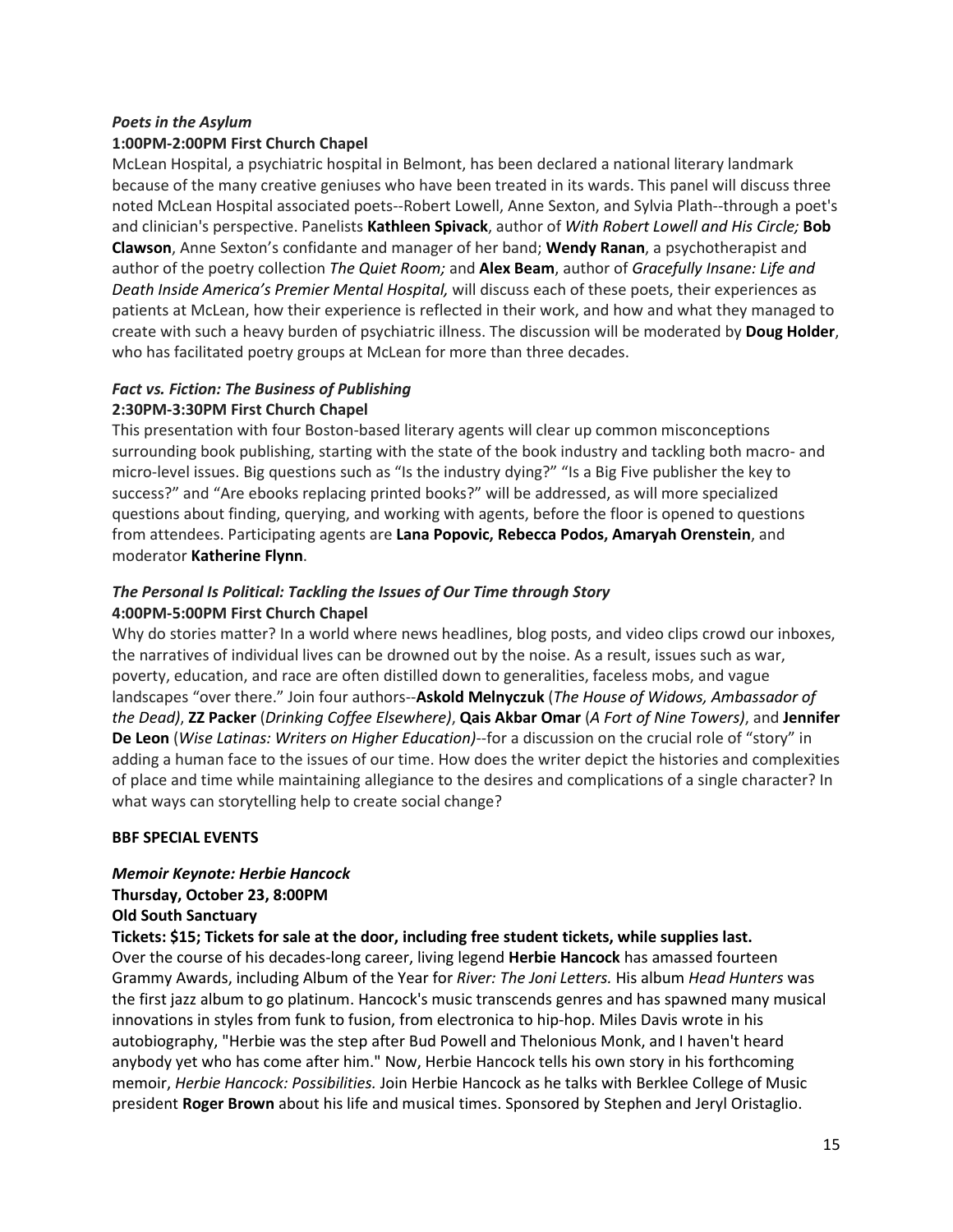# *Fiction Keynote: Susan Minot* **Friday, October 24, 8:00PM Old South Sanctuary Admission is free.**

**Susan Minot** first rocked the literary world with *Monkeys,* her moving and original 1986 bestselling novel. Minot's latest, *Thirty Girls,* referred to in the *New York Times Book Review* as a novel of "quiet humanity and probing intelligence," concerns the kidnapping of girls from a school in Uganda by the Lord's Resistance Army and a young American journalist sent to Africa to report on the abduction. In the contrasting stories of a stoic survivor of the horrors of Kony's army and a self-absorbed journalist, *Thirty Girls* offers an understated yet powerful examination of the devastating effects of violence and a stunning example of turning the stuff of daily headlines into art. Join Susan Minot and Nigerian-American journalist and author of *The Bright Continent: Breaking Rules and Making Change in Modern Africa,* **Dayo Olopade,** for a conversation about *Thirty Girls,* Africa, fiction, and journalism. Sponsored by G. Barrie Landry and the *New York Review of Books.*

# *Art, Architecture, and Design Keynote: Norman Foster*

# **Saturday, October 25, 4:00PM-5:00PM**

#### **Trinity Sanctuary**

#### **Tickets: \$10 Available at the BBF tent. Free student tickets while supply lasts.**

**Norman Foster**'s radical design thinking and iconic buildings have ensured him a place of honor in the pantheon of modern architects. Dubbed the "Mozart of Modernism" by architecture critic Paul Goldberger, Foster has designed some of the twenty-first century's most recognizable landmarks. From the Hong Kong and Shanghai Bank to London's Gherkin to the new German Parliament to our own Museum of Fine Art's magnificent Art of the Americas Wing, Foster's work, as described by the Pritzker Prize committee, "forges the materials of our age into a crystalline, lyrical purity that is highly personal, brilliantly functional, and . . . just downright beautiful." Without question, Foster is the most influential architect of our time. Norman Foster's presentation will be followed by an interview with **Paola Antonelli**, Senior Curator, Department of Architecture and Design at the Museum of Modern Art in New York. Sponsored by Ann and Graham Gund.

#### **French Cultural Center**

We welcome this year the French Cultural Center and the Cultural Services of the French Embassy in the U.S., who are co-presenting three sessions, two in English and one in French. All will take place at the French Cultural Center of Boston, 53 Marlborough Street. Vive la France!

#### **Writing in French in New England: Jean Claude Redonnet 10:30AM-11:30AM French Cultural Center**

La présentation de **Jean-Claude Redonnet**, suivie d'un échange avec le public, sera centrée sur la mise en valeur de la diversité linguistique et culturelle de la Francophonie. S'aidant de sources, de ressources et d'un riche imaginaire, l'écrivain d'aujourd'hui joue un rôle clé dans cette mise en valeur et illustre avec brio la richesse de la communauté francophone. Monsieur Redonnet mettra plus particulièrement l'accent sur la transmission de l'information et les formes de communication destinées à la classe de français aux Etats-Unis. En français.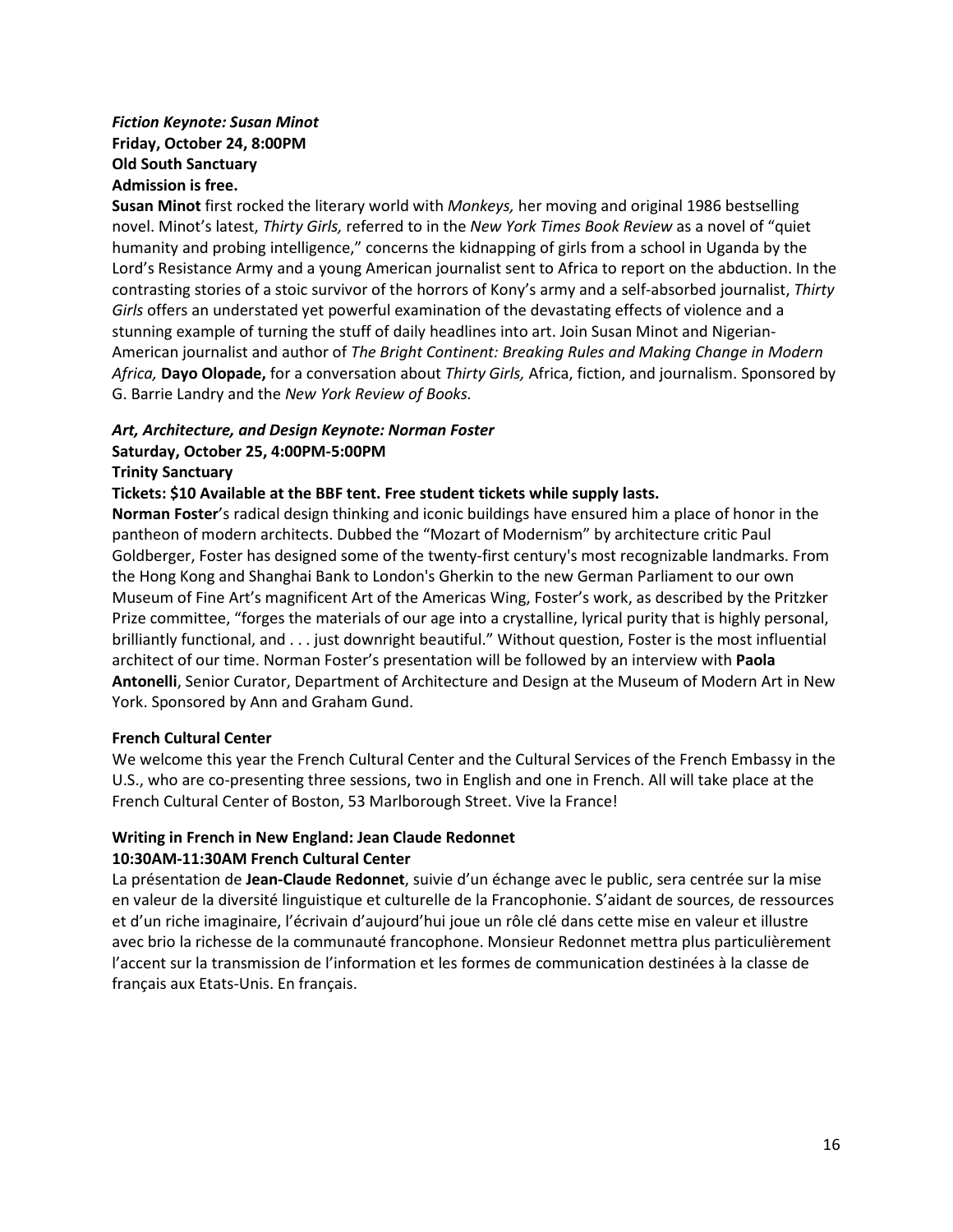#### *Note-by-Note Cooking: Talk with Demonstration* **12:30PM-1:30PM French Cultural Center**

Building on his pioneering work on the science of molecular gastronomy, **Hervé This**, the father of molecular gastronomy and author most recently of *Note-by-Note Cooking: The Future of Food,* introduces us to the next profound revolution coming to our kitchens: note-by-note cooking. Just as a modern composer builds a symphony out of waves of pure sound, so a meal can be created by a modern chef using pure molecular compounds to introduce novel consistencies, colors, flavors and tastes. This method, according to This, opens up cooking not only to new forms of art and scientific exploration, but also new ways to feed humankind. Note-by-note cooking brings new solutions to problems of nutrition, energy use, and water shortages allowing for a more sustainable approach to the culinary arts. There will be a demonstration, but no food sampling.

# *World War I: War and Memory*

# **2:30PM-3:45PM French Cultural Center**

World War I claimed the lives of eight million soldiers and wounded twenty-one million more. The repercussions of this devastating loss of life linger in Europe even today. To mark the centenary of the start of WWI, this session will examine the complex relationship between individual memory and collective memory and the broader impact of the Great War on European cultural history. Join Professor **Marc Crépon**, author of *The Thought of Death and the Memory of War,* and Professor **Jay Winter**, author of *Sites of Memory, Sites of Mourning,* for a fascinating discussion moderated by Professor **Paul Jankowski**, author of *Verdun: The Longest Battle of the Great War.* 

# **ABOUT BOSTON BOOK FESTIVAL'S ONE CITY ONE STORY**

"One City One Story," says Deborah Porter, Boston Book Festival Founder and Executive Director, "is the BBF's version of an all-city read, but instead of a full book, we print and distribute a short story. Our goal is to make a short story available to all, free of charge, to spread the joy of reading for pleasure among the teens and adults of our city, and to create a community around a shared reading experience."

The fifth annual **One City One Story** selection for 2014 is "Sublimation" by award-winning Boston author Jennifer Haigh. Recently published in the spring 2014 edition of *Ploughshares* (the award-winning literary magazine published by Emerson College), "Sublimation" explores the intergenerational dynamics of one family as they tackle topics of gender nonconformity, emotional connection, and the existential crises that accompany aging.

 "Boston Book Festival," continues Porter, "celebrates the power of words to promote a culture of literature and ideas and to enhance the vibrancy of the city of Boston. In 2010 we launched One City One Story to do just that. The program, embraced by Boston readers, has evolved over the past five years, from online reading groups to town hall public story discussions, to public writing contests and library discussions – leading up to a focused author session, hosted by acclaimed writer and educator Alicia Anstead, at the Boston Book Festival in October."

"WBUR considers itself a hub of critical thinking for Boston listeners," shares WBUR General Manager Charlie Kravetz, "and the Boston Book Festival's One City One Story program invites readers and listeners to read "Sublimation" by Jennifer Haigh, a thought-provoking story that's sure to inspire reflection and dialogue within our Boston communities."